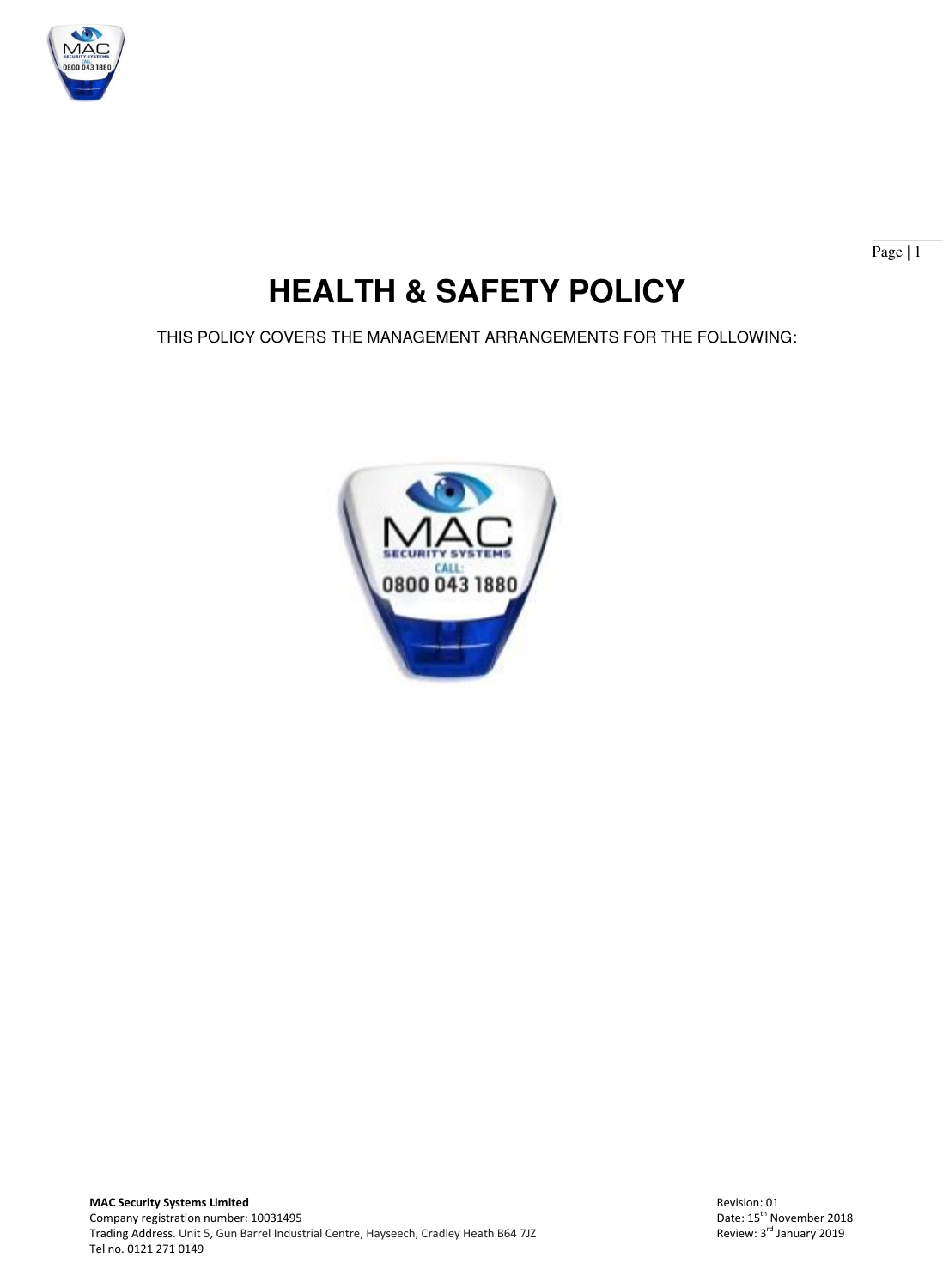

# **FOREWORD**

This is the Health and Safety Policy document for MAC Security Ltd.

Documented herein are the company policy statements, organisation, and responsibilities in respect of the provisions for the management of Health and Safety at Work. In addition, specific arrangements are documented for particular hazards that are likely to be experienced with the company.

The company have implemented measures to protect the health and safety of its employees at work, it should be remembered that the workplace can be a potential source of danger, and many simple tasks carry risks to health and safety if not undertaken correctly.

It should be noted that the Health and Safety at Work Act 1974 etc., states that "it shall be the duty of every employee while at work:-

- a. "To take reasonable care for the health and safety of himself and of other persons who may be affected by his acts or omissions at work, and
- b. As regards any duty or requirement imposed on his employer or any other person by or under any of the relevant statutory provisions, to co-operate with him so far as is necessary to enable that duty or requirement to be performed or complied with".

Management is also bound by the Act:

"It shall be the duty of every employer to ensure so far as is reasonably practicable, the health, safety, and welfare at work of all his employees".

The management also has a common law duty:

"The employer must take reasonable care not to subject his employees to unnecessary risks".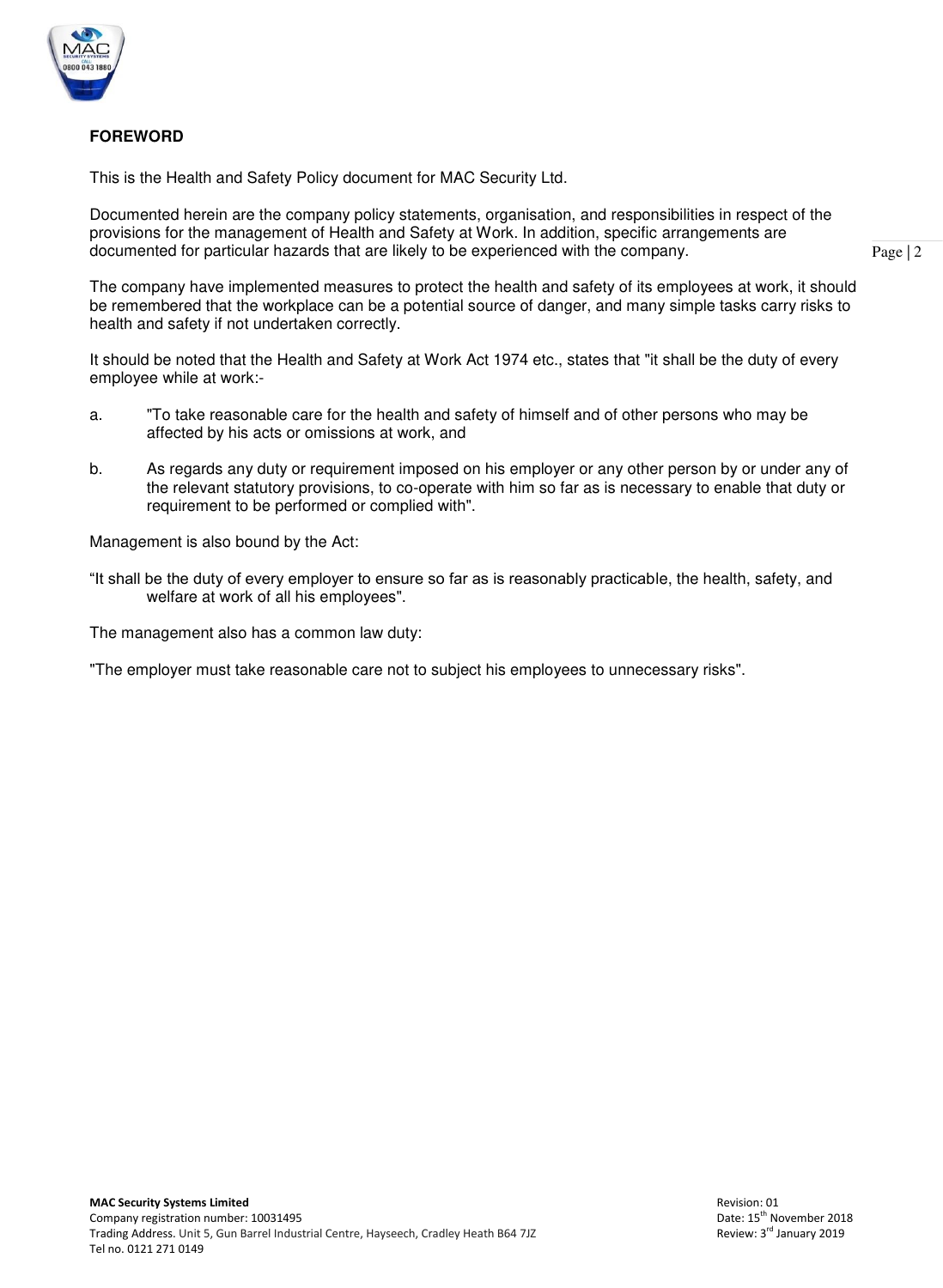

**Contents** 

# **FOREWARD**

# **1.0) HEALTH AND SAFETY POLICY STATEMENTS**

# **2.0) ORGANISATION AND RESPONSIBILITIES**

- 2.1) Company Structure<br>2.2) Directors Responsib
- 2.2) Directors Responsibilities<br>2.3) Managers' Responsibilitie
- 2.3) Managers' Responsibilities<br>2.4) Supervisors' Responsibilitie
- 2.4) Supervisors' Responsibilities<br>2.5) Employees' Responsibilities
- 2.5) Employees' Responsibilities

#### **3.0) PLANNING AND IMPLEMENTATION (Arrangements)**

- 3.1) Health and Safety Regulations<br>3.2) Hazard Identification and Risk
- 3.2) Hazard Identification and Risk Assessments
- 3.3) Method Statements / Safe Systems of Work<br>3.4) Health and Safety Representative
- 3.4) Health and Safety Representative<br>3.5) COSHH Regulations
- 3.5) COSHH Regulations
- 3.6) Electricity at Work<br>3.7) Contractors' Safet
- Contractors' Safety Policy and Arrangements
- 3.8) Health & Safety Meetings
- 3.9) Accident and Incident Reporting<br>3.10) First Aid Arrangements
- 3.10) First Aid Arrangements
- 3.11) Fire Evacuation Procedure and Arrangements
- 3.12) Health Surveillance
- 3.13) HAVS and Noise
- 3.14) Equipment Maintenance, Testing & Hire
- 3.15) Respirable Crystalline Silica (RCS)
- 3.16) Personal and Protective Equipment (PPE)
- 3.17) Welfare Facilities<br>3.18) Training, Informa
- 3.18) Training, Information and Communication
- 3.19) Visitors
- Alcohol & Drug Misuse
- 3.21) Disciplinary Procedures<br>3.22) Manual Handling Opera
- 3.22) Manual Handling Operations<br>3.23) Working at Height
- Working at Height
- 3.24) Asbestos
- 3.25) CDM
- Lone Working
- 
- 3.27) Smoking Policy<br>3.28) Not Applicable 3.28) Not Applicable
- Mobile Phone Policy
- 3.30) Equal Opportunities Policy

# **4.0) MEASURING AND REVIEW OF H&S PERFORMANCE**

#### **5.0) HEALTH & SAFETY AUDITS**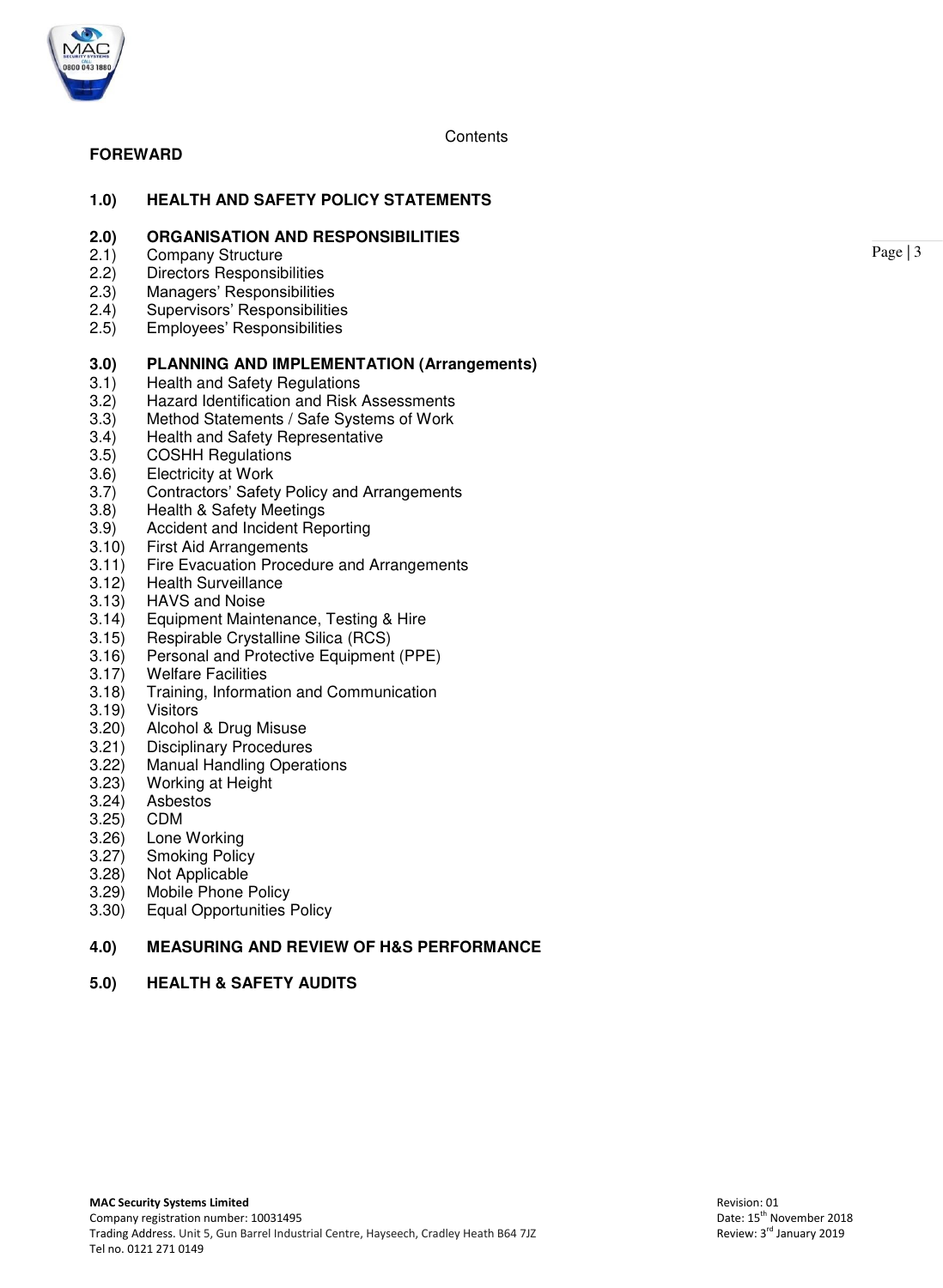

# **HEALTH AND SAFETY POLICY & STATEMENT**

The Company is fully committed to providing a safe place of work, safe systems of work and a safe working environment for all its employees and any visitors to the Company premises.

# **The Companies Health and Safety Policy Statement:**

We will ensure that the statutory requirements of the *'Health and Safety at Work Act - 1974'* will, as is reasonably practicable, be complied with, as follows:

- Provide adequate resources for meeting our health and safety obligations including competent advice
- Carry out periodic risk assessments in the offices, manufacturing and site installations and review the results annually or as deemed necessary by the process
- Provide methods of working which are safe and without risk to health of its employees, clients, subcontractors or visitors
- Ensure arrangements are in place for safe use, storage, handling and transportation of articles and substances used at work
- Ensure that employees are provided with adequate training and records are maintained, information and or instructions and are supervised to secure their safety while at work, and the safety of others who may be affected by their actions
- Provide and maintain all plant machinery and equipment which is safe and without risk to health
- Provide adequate arrangements and facilities for employees, clients, sub-contractors and visitors welfare
- Ensure that consultation takes place with employees, clients, sub-contractors and visitors on matters affecting their health, safety and welfare
- Establish and maintain adequate fire precautions
- Co-operate with H&S advisors and act on their recommendations
- Ensure adequate provision of PPE and training, as requested or from the result of a risk assessment

This health and safety policy / statement will be reviewed annually and will be amended and re-issued as deemed necessary. Any changes will be brought to the attention of all employees through the normal communication channels within the business and a revised copy of this policy / statement will be displayed within the Company's premises.

More detailed information regarding the responsibilities and arrangements in place for the effective management of health and safety matters, are available to all employees, sub-contractors, clients and visitors in the Company's *'Health and Safety Policies and Procedures'.*

#### **Employee duty to Health and Safety:**

It is the responsibility of all employees to co-operate with the company and not to interfere with or misuse or abuse anything provided by the company in the interest of health and safety. Employees must take reasonable care for the health and safety of themselves and others who may be affected by their actions and omissions at work, and must comply with legal requirements imposed on them by the health and safety legislation.

In the event that it is believed that Health & Safety standards are being compromised in any way you must report the matter to your line Manager immediately.

**Signed:** *Matt MacMasters* **Date: 15th November 2018** 

**Name: Matt MacMasters Position: MANAGING DIRECTOR**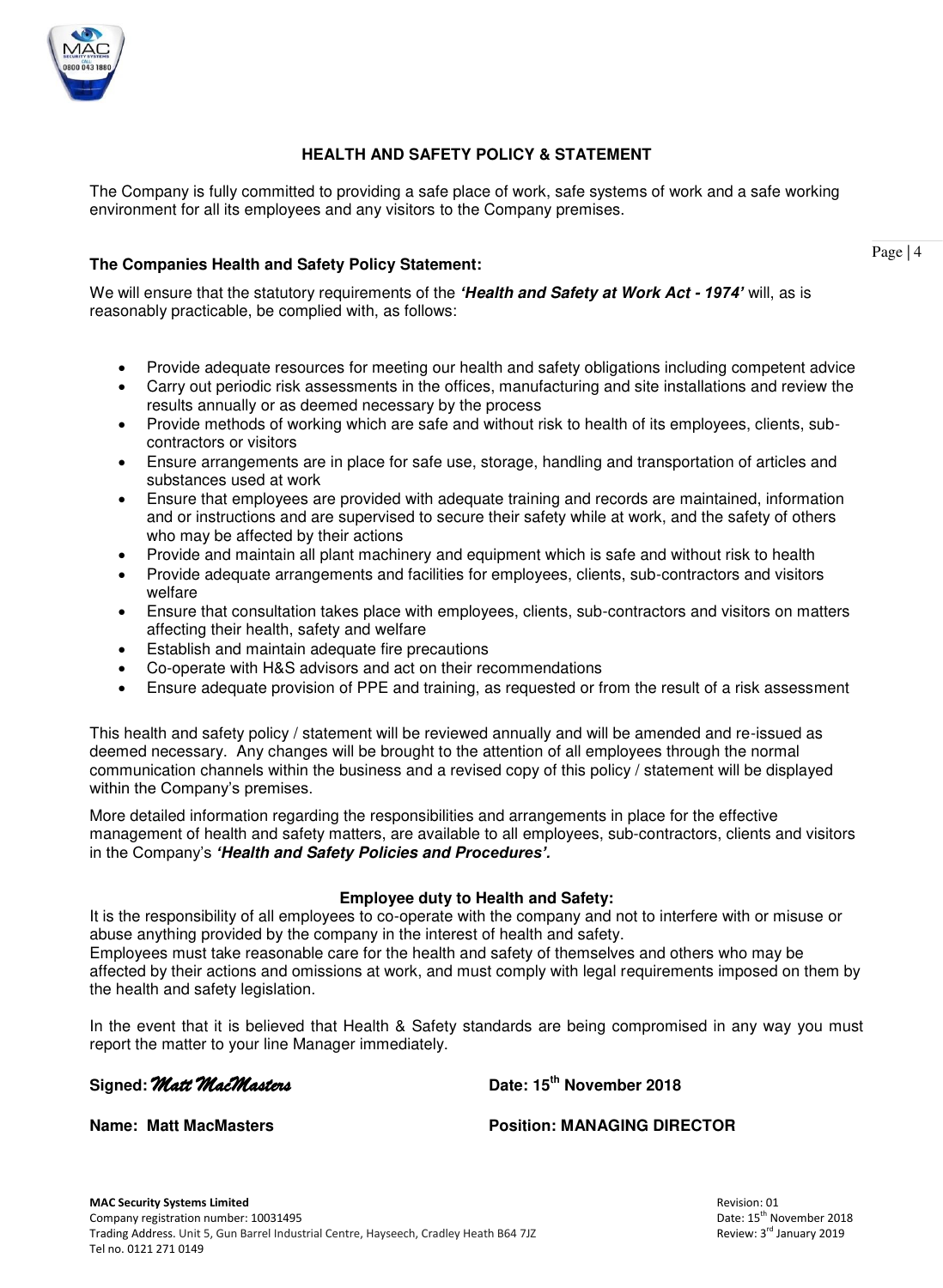

# **ENVIRONMENTAL POLICY STATEMENT**

The Directors of MAC Security Ltd are fully aware of their duty of care for the environment, and shall promote environmental awareness within the Company's operations.

Although the office environment of the Head Office involves few substances or emissions, which may cause  $_{\text{Page}}|5$ harm to the environment, certain precautions must be taken to ensure such harm does not arise:

The Company intends to reduce harmful and nuisance emissions to:-

#### **AIR** by

- □ Maintaining plant and equipment in good repair at all times.
- Purchasing or hiring equipment where reasonably practicable which does not produce harmful or noxious fumes.
- Avoiding the use of any paint or sealant, which contains high levels of Volatile Organic Compounds.

#### Contaminating **LAND** by:

- □ Maintaining plant and equipment to prevent leakage.
- □ Providing safe storage for all fluids so that leaks are contained.
- Providing suitable and sufficient absorbent material to absorb any uncontained leakage.

#### Contaminating **WATERCOURSES** by

- Ensuring no waste substances are poured down any drain.
- □ Sealing waste liquids and substances before disposal.

#### Promoting **RECYLING** by

- Ensuring, as far as possible, that all waste materials are segregated when disposed.
- □ Taking waste materials to recognised recycling centres where possible.

The company shall adopt the principle of **BATNEEC** (Best Available Technique Not Entailing Excessive Cost) in all its operations where harm to the environment is a foreseeable risk.

The company is committed to continually improve our environmental performance and awareness.

**Signed:** *Matt MacMasters* **Date: 15th November 2018** 

**Name: Matt MacMasters Position: MANAGING DIRECTOR**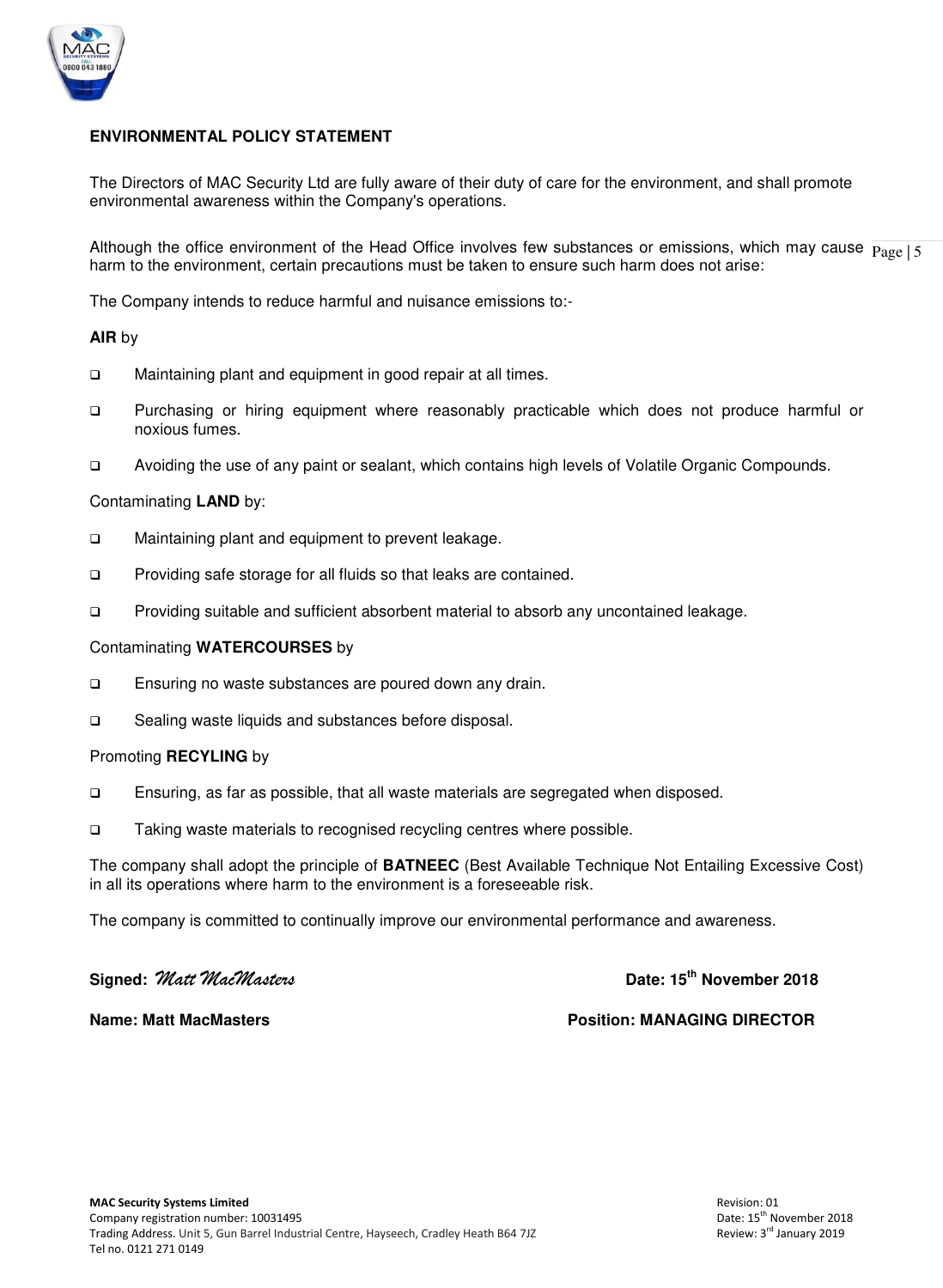

# **2.0) ORGANISATION AND RESPONSIBILITIES**

# **2.1) COMPANY STRUCTURE**

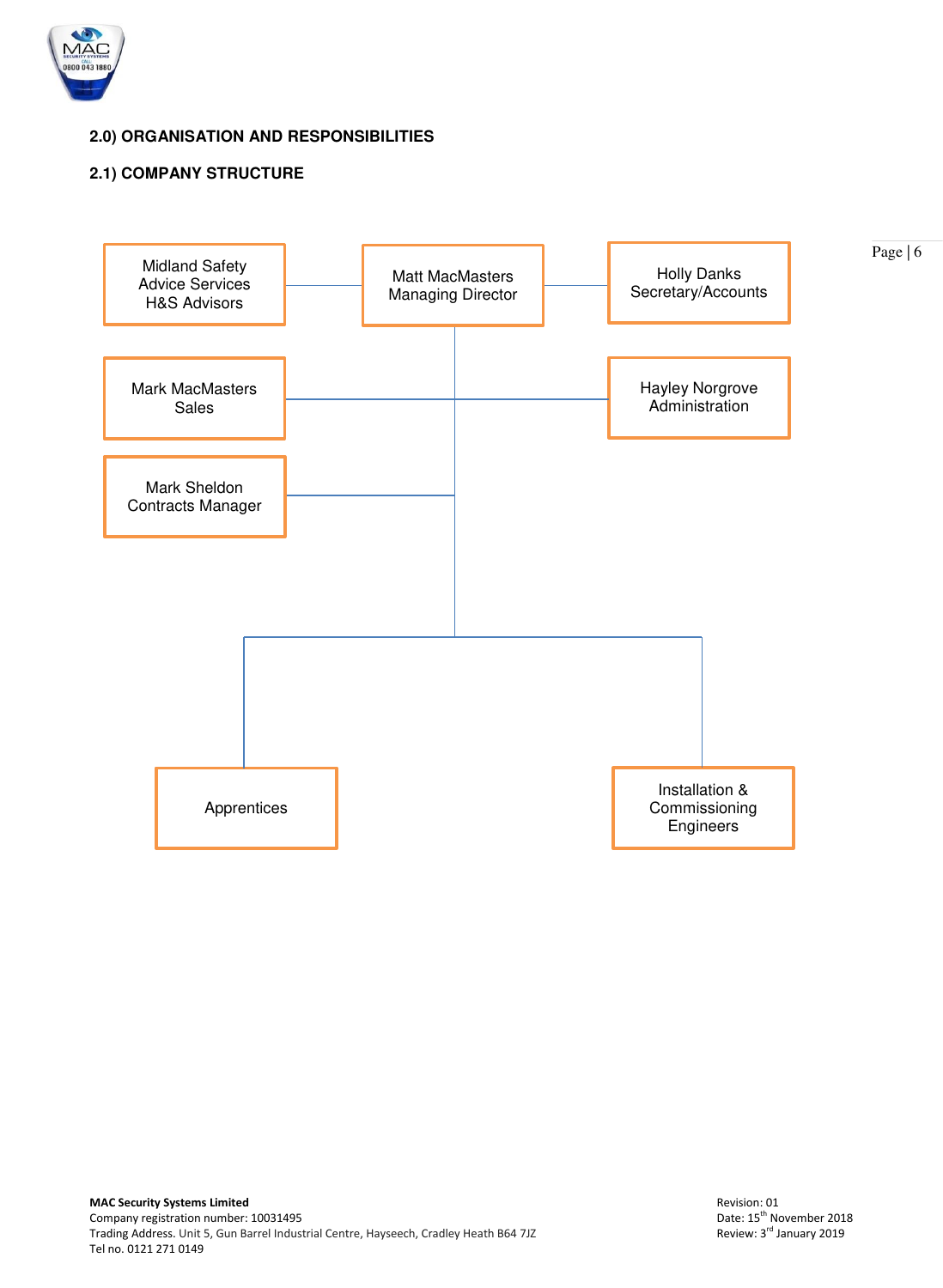

# **2.2) The Directors' & Managing Director shall be responsible for:**

- a) Defining the health and safety policy and reviewing it at planned intervals for effectiveness and suitability.
- b) Ensuring that the company complies with current and applicable health and safety regulations.

- c) Ensuring that the health and safety policy and arrangements are effectively implemented in the organisation.
- d) Providing machinery, equipment and other plant that is safe and without risk to health and to ensure that it is maintained in good condition.
- e) Ensuring that systems of work are safe and without risk to health and safety.
- f) Ensuring that as far as reasonably practicable, employees' health and safety are not put at risk by contact with hazardous materials and chemicals.
- g) Providing all employees' with information, instructions, training and supervision necessary to ensure, as far as reasonably practicable, their safety at work.
- h) Ensuring that all employees' are competent to carry out their jobs in a safe manner that is with minimum of risk to themselves or others.
- i) Ensuring that managers' understand their responsibilities and have the necessary knowledge and skills to carry them out.
- j) Ensuring that, as far as reasonably practicable, the place of work under his control and where employees' work is kept in a safe condition and does not pose a risk to health.
- k) Ensuring ways into and out of the workplaces are safe and without risk to health.
- l) Ensuring the health and safety of their employee's working environment, such as lighting, heating, ventilation and noise.
- m) Providing adequate and sufficient arrangements for the welfare at work of his employees'.
- n) Ensuring that work carried out by the company does not expose people who are not his employees' (e.g. contractors', visitors', temporary workers, etc.) to risks to their health and safety.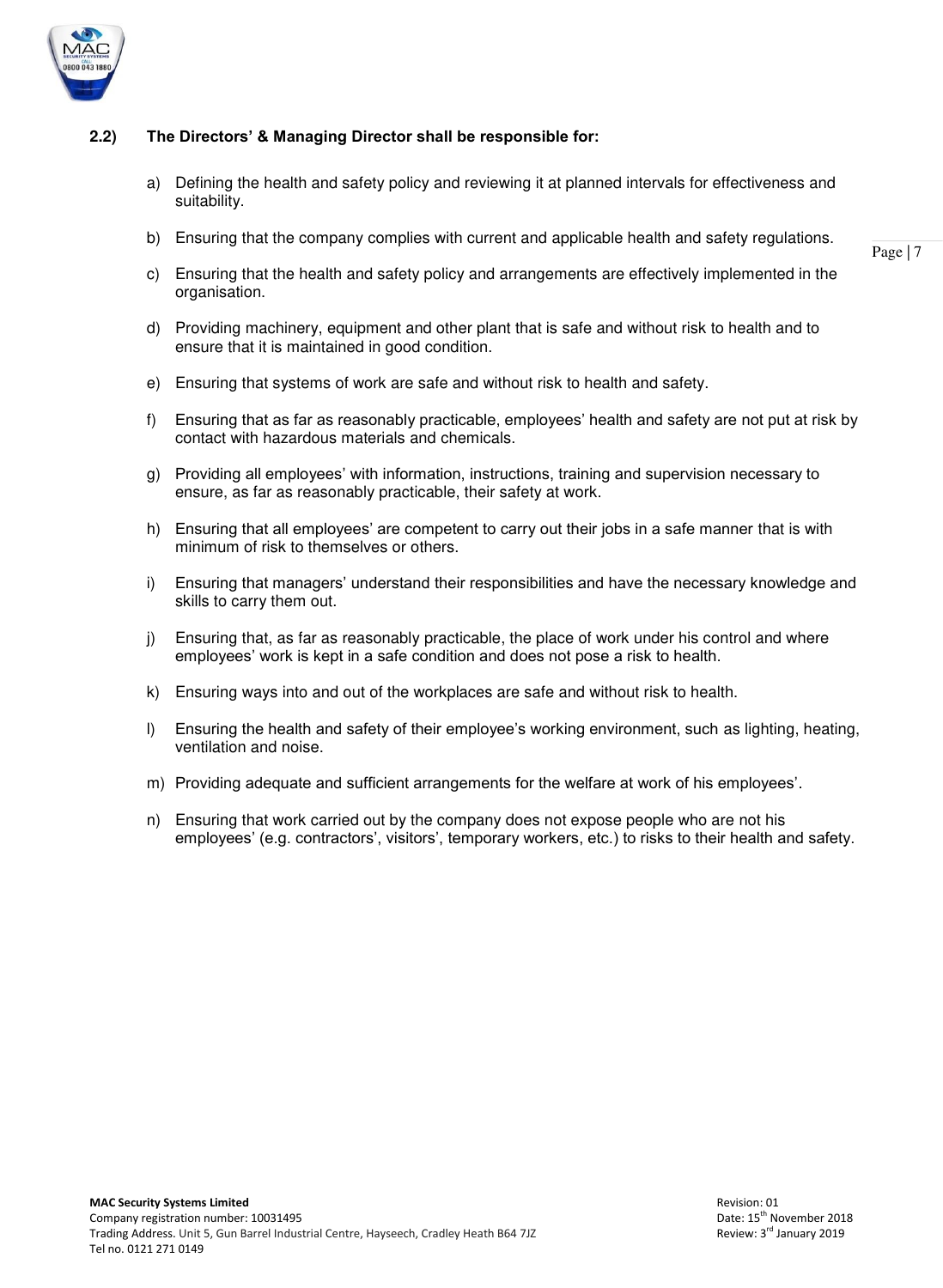

#### **2.3) Manager's shall be responsible for:**

- a) To ensure that the health and safety policy is effectively implemented in their area by their personnel.
- b) To ensure project documentation files are issued & effective implementation of such file.
- c) To ensure that adequate resources are provided to comply with the health and safety policy and arrangements.
- d) To ensure that health and safety duties are delegated, understood and accepted by all personnel.
- e) To evaluate the health and safety performance and ensure corrective actions are taken, as necessary.
- f) To identify health and safety training needs for their personnel and where required, ensure that appropriate training is provided.
- g) To ensure that work equipment hired or purchased are suitable for the task and statutory test and inspections are carried out in accordance with legislation and manufactures guidelines by the nominated supervisor or competent persons as defined within applicable legislation.
- h) To attend safety committee meetings as required.

# **2.4) Supervisors shall be responsible for:**

- a) To ensure that the health and safety policy is effectively implemented in their area by their personnel.
- b) To ensure that health and safety duties are delegated, understood and accepted by all personnel.
- c) To ensure that work equipment used, hired or purchased are suitable for the task and statutory test and inspections are carried out in accordance with legislation and manufactures guidelines by a competent person as defined within applicable legislation.
- d) To evaluate the health and safety performance and ensure corrective actions are taken, as necessary.
- e) To identify health and safety training needs for their personnel and where required, ensure that appropriate training is provided.
- f) To attend safety committee meetings as required.
- g) Engineers should be reminded that when they are the sole representative on site for MAC Security Contracts Ltd, that they are effectively the supervisor.

#### **2.5) The Employees' responsibilities for health and safety are:**

(Employees' include: Directors, Managers, Consultants and all administrative support staff)

- a) Adhering to company health and safety policy, procedures and arrangements.
- b) Co-operating with the management at all times in implementing and maintaining the health and safety policy and procedures.
- c) Working safely and in an efficient manner, having due regard for their own safety and that of others.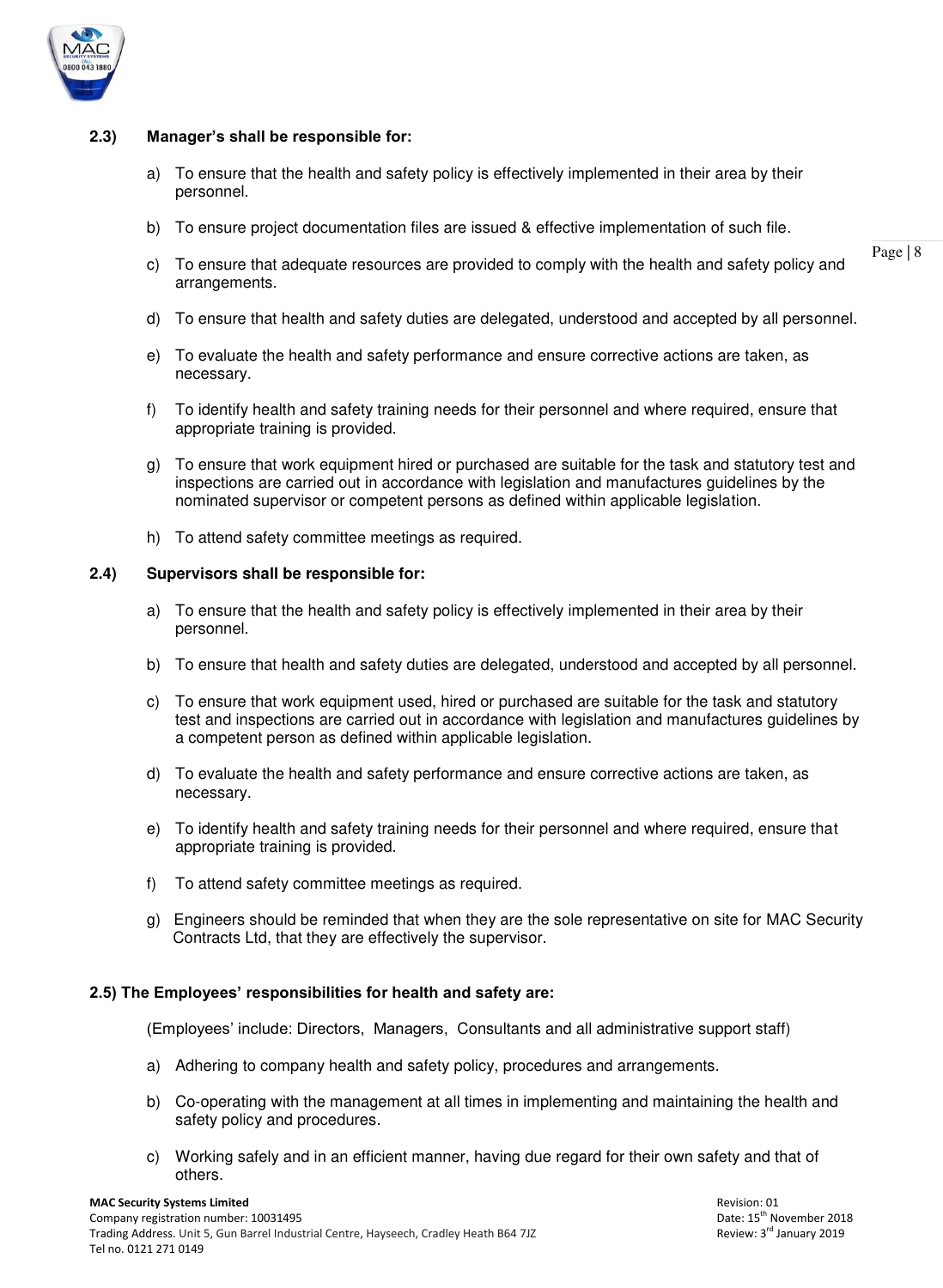

- d) Reporting to management and or the appointed safety representative of any accidents, incidents or unsafe conditions that might lead to an accident or incident. Co-operating with management in the investigation of accidents and or incidents.
- e) Work in accordance with the information and training provided and not undertake any task for which authorisation and/or training has not been given.
- f) Complying with statutory obligations, using all guards on machines and personal and protective equipment (PPE) issued to them if applicable. Completing PPE statement forms as requested by the Management and adhering to the policy as required by site conditions.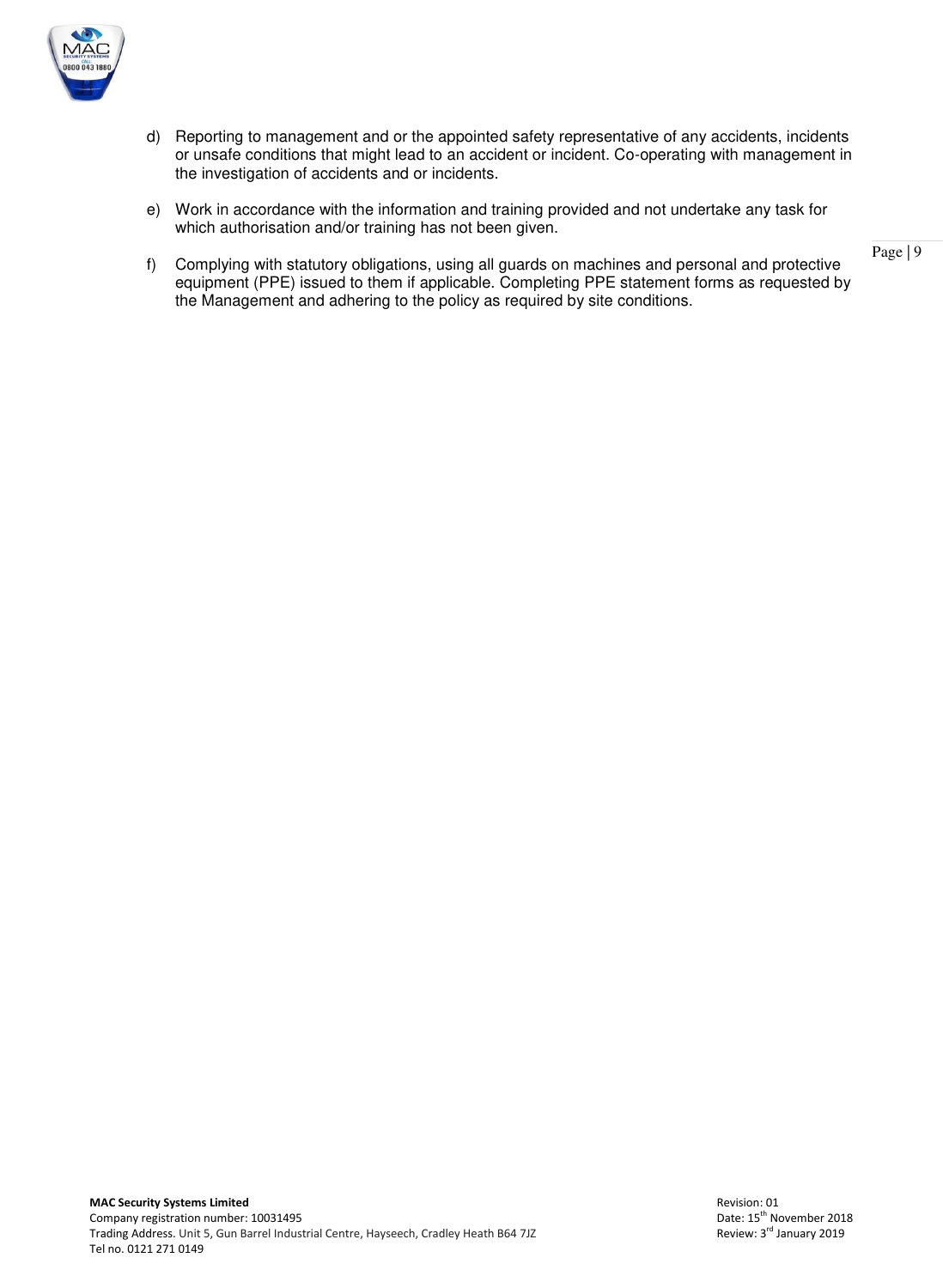

# **3.0) PLANNING AND IMPLEMENTATION (Arrangements)**

- **3.1)** The following health and safety regulations have been identified as applicable but not limited to the company:
	- The Health and safety at Work Act (HSWA)
	- The Management of Health and Safety at Work Regulations (MHSW)
	- The Provision and Use of Work Equipment Regulations (PUWER)
	- The Manual Handling Operations Regulations (MHO)
	- The Workplace Health, Safety and Welfare Regulations (WHSW)
	- The Personal Protective Equipment at Work Regulations (PPE)
	- The Display Screen Equipment Regulations (DSE)
	- The Control of Substances Hazardous to Health Regulations (COSHH)
	- The Electricity at Work Regulation (EAW)
	- The Consultation with Employees Regulations
	- The Control of Asbestos Regulations (CAWR)
	- The Health and Safety First Aid Regulations
	- The (Regulatory Reform) Fire Safety Order Regulations (RRFSO)
	- Construction (Design & Management) Regulations (CDM)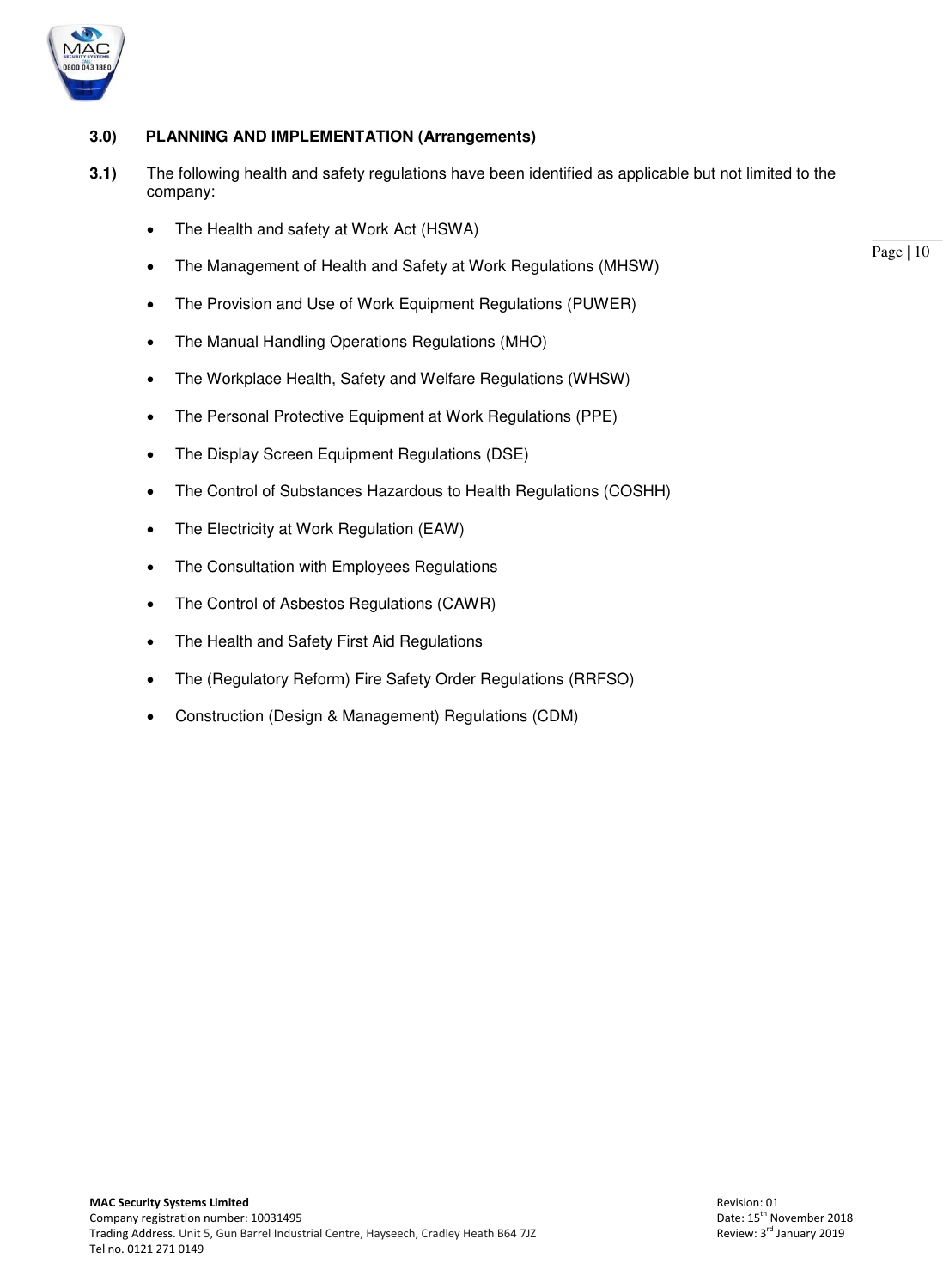

# **3.2) HAZARD IDENTIFICATION AND RISK ASESSMENTS**

The company shall complete a survey of all activities undertaken with the objective of identifying significant hazards. This will include on a project by project basis, with said RA-MS being prepared by the Contracts Manager or Managing Director.

A risk assessment shall then be completed and recorded for **significant hazards** only. The company shall identify and categories any 'High to Medium' risk activities and shall ensure that appropriate action(s) are taken to eliminate the risk altogether and when this is not possible it must reduce the risk to the lowest possible level.

Review of assessments shall be planned and completed as determined by the review date or earlier if required by accident investigation finding, change in work procedures or change in Legislation.

Managers/Supervisor are to seek consultation with employees in the risk assessment process & all risk assessments must be relayed to company employees associated with the task. Records of this must be maintained by the responsible Manager/Supervisor for the work/project.

Operatives on a project must read and understand and then sign the job specific RA-MS for a project. If in doubt operatives must ask their supervisor for assistance.

# **3.3) METHOD STATEMENT – SAFE SYSTEM OF WORKS**

The concept of the Method Statement is directly related to the objective laid down in the Health and Safety at Work Act, which requires the provisions and maintenance of plant and systems of work that are, so far as reasonably practicable, safe and without risk to health.

The safe systems of work is to be understood and communicated between all parties concerned in the work without ambiguities creeping in; it needs to be as simple as possible and in clear unmistakable English.

Method Statement must address three aspects of the work in addition to the activities that the Company has to perform.

- How the work will be organised to ensure the Safety of the Companies employees.
- How the work is to be carried out without putting employees of other Companies/Contractors at risk.
- Where appropriate, procedures will be adopted to protect visitors and members of the general public, where there is a direct interface between the work and the public.

The amount of detail to be included in a Method Statement will need to be specific to the complexity of the operations to be carried out. If required the Method Statement for a particular project can be combined with the relevant Risk Assessment. All operatives as per 3.2 above working on a project must read and understand and then sign the said document. If in doubt the supervisor should be sought for assistance.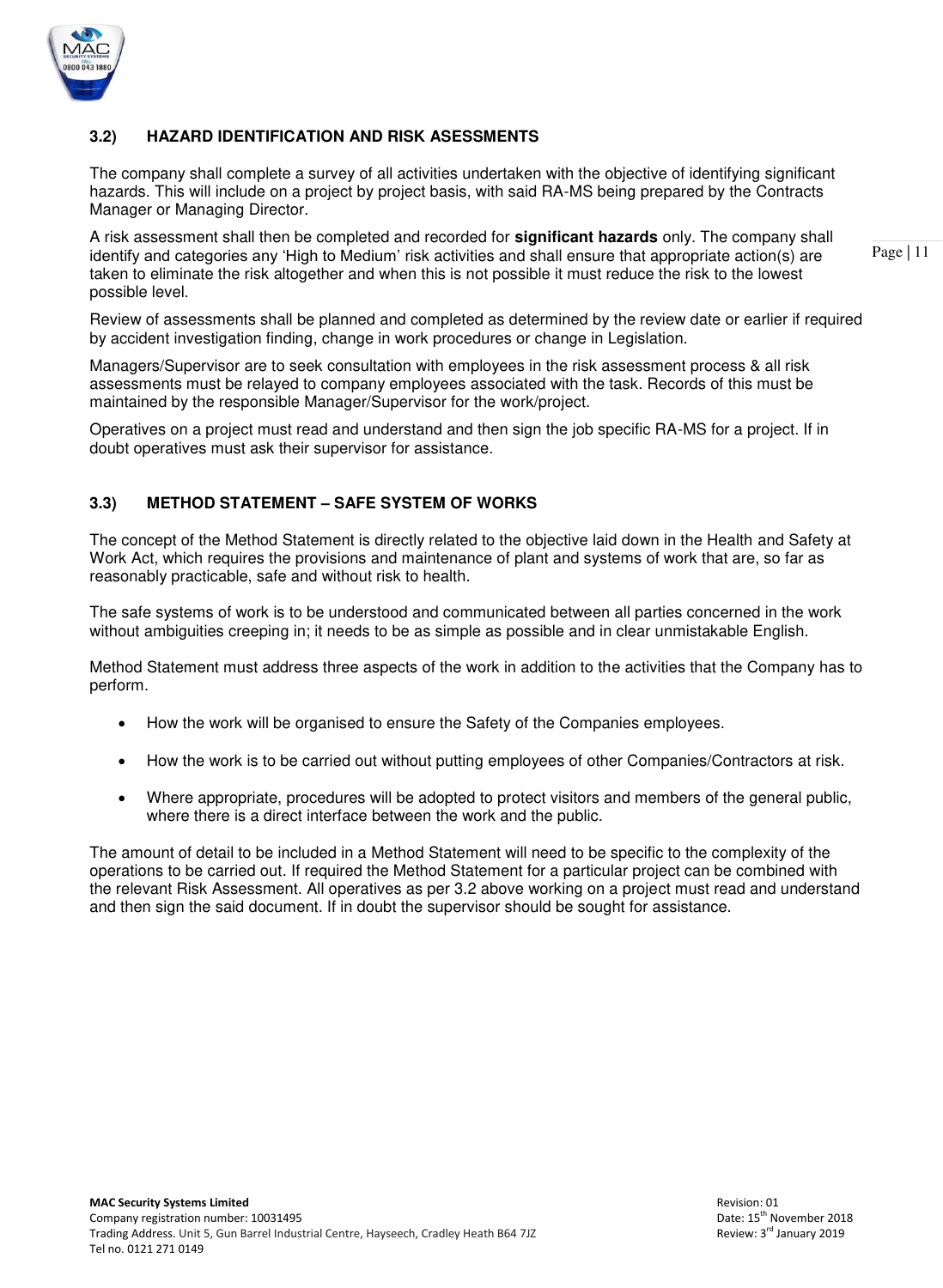

# **3.4) HEALTH AND SAFETY REPRESENTATIVE**

The company representative responsible for the administration of the health and safety documentation is the Health and Safety Manager.

the company engages the services of a consultancy Midland Safety Advice Services Ltd who shall advise and  $\frac{}{\text{Page} | 12}$ To comply with The Management of Health and Safety at Work Regulations 7 'Health and Safety Assistance', guide the Company on specific matters related to the health and safety management system.

Midland Safety Advice Services Limited 142 Kenilworth Road Balsall Common **Coventry** 

CV7 7EW



 $\overline{a}$ Tel: 01676 531981 Fax: No. 01676 531981

Email: [neil@midlandsafetyadvice.co.uk](mailto:neil@midlandsafetyadvice.co.uk) 

Email: [steve@midlandsafetyadvice.co.uk](mailto:steve@midlandsafetyadvice.co.uk)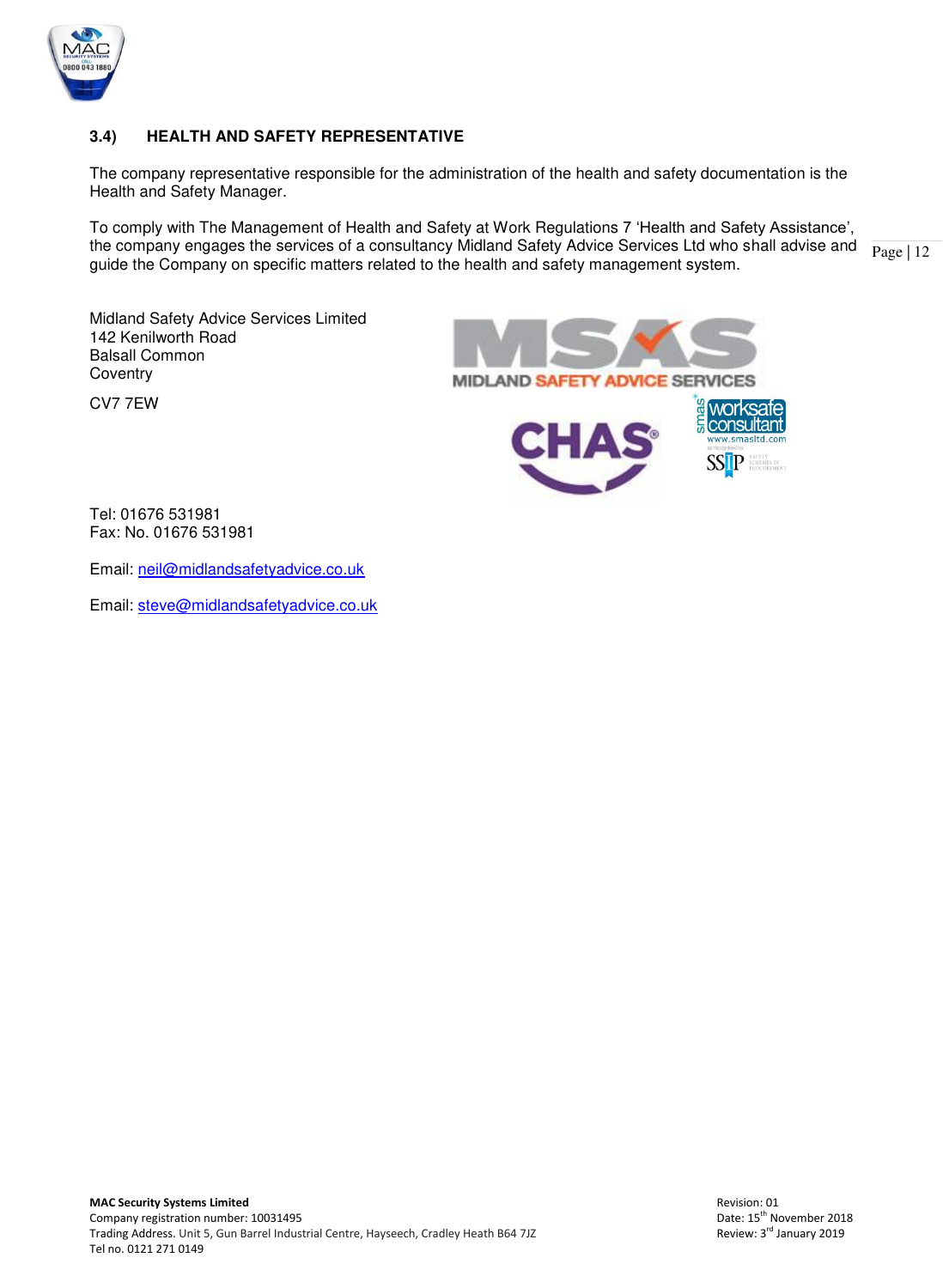

# **3.5) CONTROL OF SUBSTANCES HAZARDOUS TO HEALTH REGLATIONS (COSHH)**

Although substances hazardous to health are rarely used by the company it shall if deemed applicable, identify all hazardous substances that need to be controlled under the COSHH Regulations.

COSHH assessment shall consequently be completed for any hazardous substances identified and relayed to all concerned with the task.

Page | 13

 Where considered appropriate, the company shall ensure that alternative safer substances are sourced and used.

# **3.6) ELECTRICITY AT WORK**

 In accordance with The Electricity at Work Regulations and associated Guidance's and British Standards all MAC Security Ltd employees and contractors working on electrical installation systems will be trained and competent as required by the aforementioned regulations. Details of training and registration will be maintained by the company.

 The appointed Managers/Supervisors will assess the work at the planning stage and will ensure it is allocated to personnel with the appropriate training, experience and capability. If there are a number of people to work on the system, a site supervisor will be nominated to oversee and co-ordinate the work.

To comply with the Electricity at Work Regulations (EAW) the Company shall ensure all portable electrical appliances are properly tested before use annually or appropriate intervals thereafter. Records of inspection must be maintained by the Companies Health and Safety Representative. Equipment used on building sites will be checked every 3 months with records kept in the site folder.

Employees' must report any electrical faults immediately to their Supervisor or Health and Safety Representative. Faulty equipment must be removed from service and not be used.

Only qualified and authorised persons must carry out repairs to faulty electrical equipment.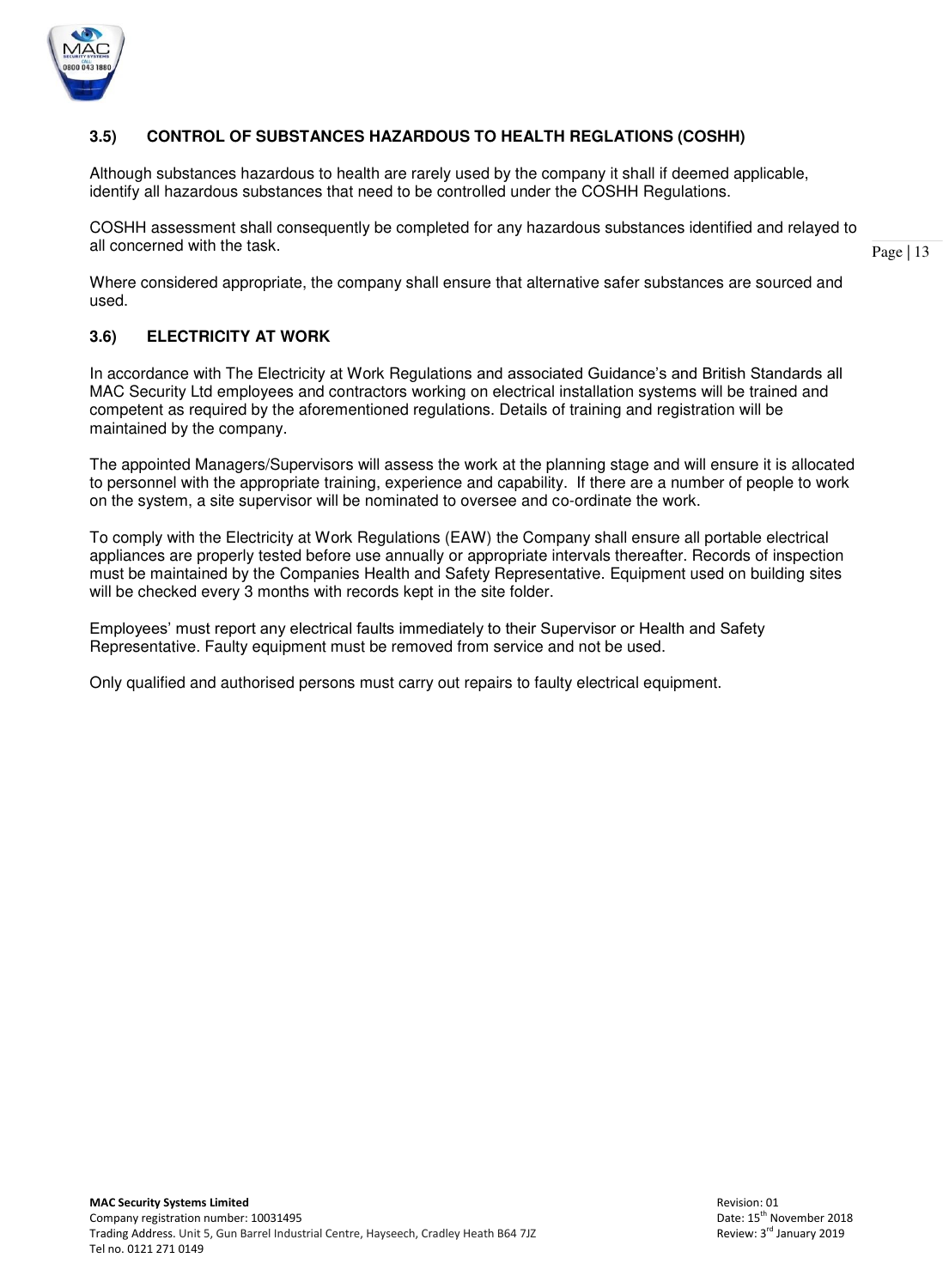

# **3.7) CONTRACTORS' POLICY AND ARRANGEMENTS**

Managers responsible for the selection of sub-contractors must ensure that sub-contractors selected to work for MAC Security Ltd are competent to carry out their duties under the Health and Safety at Work Act and associated legislation (CDM) etc. and any special safety procedures that may be applicable to their particular type of work.

The control/organisation and satisfactory conduct of sub-contractors on a site is the responsibility of Directors, Managers & Supervisors. They should ensure that contractors are aware of the hazardous areas on site and should also ensure that contractors have appropriate personal protective equipment, such as hard hats, goggles and hearing protectors, available for their use.

Contractors found to be disobeying Company safety rules, failing to make use of necessary Personal Protective Equipment, using defective or dangerous equipment or working with disregard to their own safety or that of others will be suspended/dismissed from the site.

To demonstrate its commitment to effective management of contractors the Company will, for all, works maintain the following records:-

- **Information provided by the contractor as evidence of his competency in health and safety**
- Contractor works specifications and method statements
- Records of all safety communications with the contractor
- Minutes of all meetings with the contractor or his representatives
- Copies of agreements enabling the use of scaffolding, etc. supplied and erected under other contracts
- Copies of any statutory inspection records, test certificates, etc. supplied by or to the contractor
- Copies of all risk assessments carried out by the contractor in compliance with the Management of Health & Safety and/or The Construction Design and Management Regulations
- Copies of Permits to Work (for monitoring compliance and implementation)
- Copies of all site safety audits carried out by the contractor's appointed competent person

All Sub-contractors acting on behalf of MAC Security Ltd will be issued a copy of this policy and must comply with all rules and regulations contained therein. Additionally the H&S Rules for Sub-contractors document must be signed for by the Sub-contractors responsible person.

**This document must be maintained by the Manager/Site Supervisor and filed in a documentation file.** 

#### **3.8) HEALTH & SAFETY MEETINGS**

The key objectives of the Health & Safety meetings are to ensure that:

- a) Employees' are consulted and involved in developing the company's health and safety policy and arrangements.
- b) Promote co-operation between the company and employees' in carrying out the arrangements stated in the health and safety policy.

A Director shall chair the meeting that will be attended by the nominated safety representative, management and when possible nominated employees' representative(s).

The safety committee will meet at planned intervals to review the effectiveness of the health and safety arrangements and to give feedback on all matters affecting health and safety of employees'.

The matters reviewed, discussed and action(s) agreed shall be recorded. Such matters will include review of accidents, incidents or unsafe working practices and training requirements.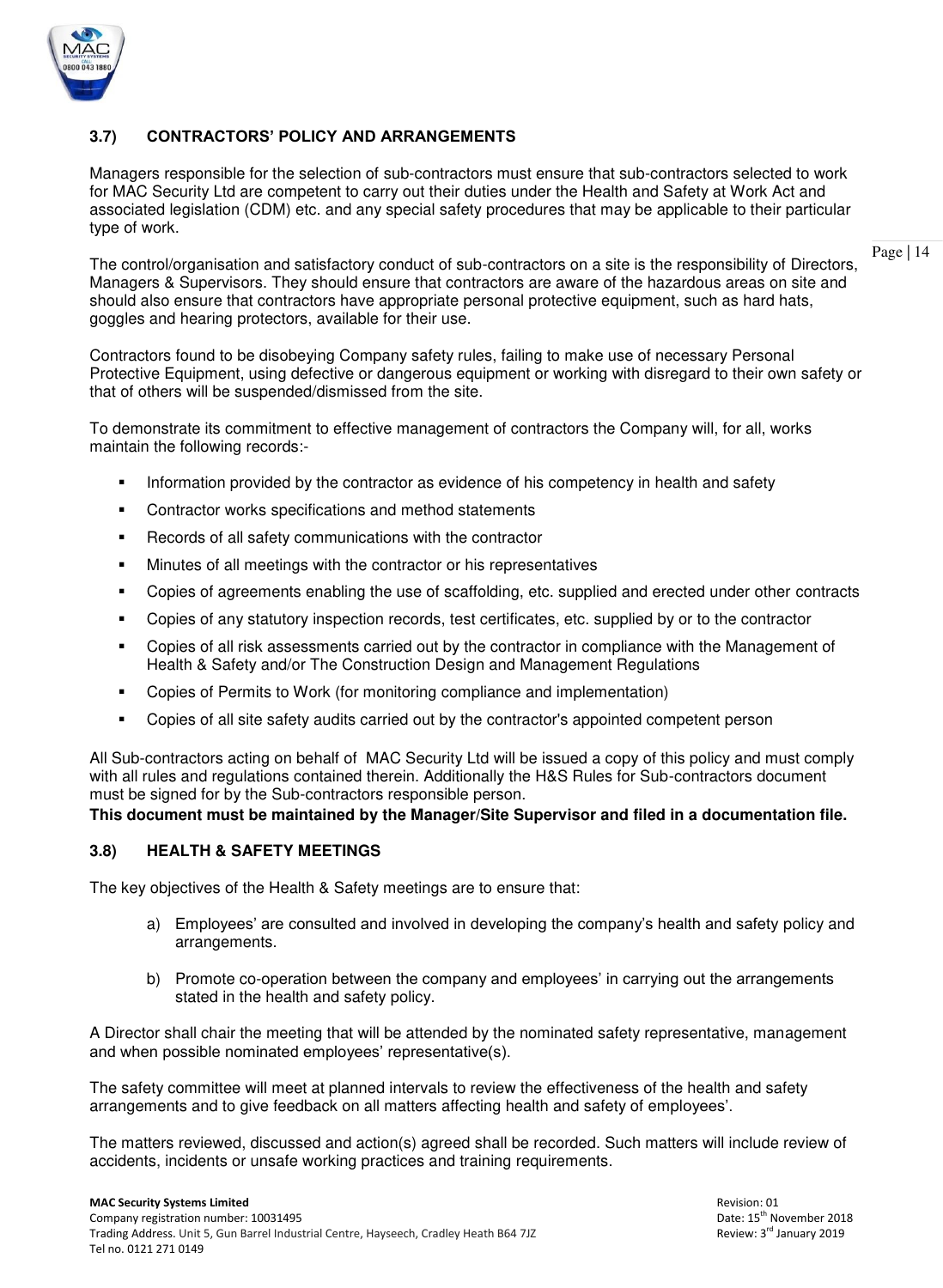

# **3.9) ACCIDENTS AND INCIDENTS**

Accidents and incidents must be notified immediately to the Line Manager and in their absence to the nominated safety representative.

A detailed accident report must be completed immediately and forwarded to the Managing Director. The H&S advisors should be informed in serious matters.

Page | 15

When an accident or incident is reportable to the 'Health and Safety Executive (HSE)' under the 'Reporting of Injuries, Diseases and Dangerous Occurrences Regulations (RIDDOR) the Manager or nominated safety representative shall ensure that a RIDDOR form (F2508) is completed and submitted to the HSE. This should be completed online using the HSE website. Further details of what is reportable and when it should be reported can also be found on this website.

The Manager/Supervisor shall ensure that an accident or incident is properly investigated and appropriate records maintained. The Manager and Supervisor shall ensure the appropriate preventive action(s) are initiated to prevent recurrence.

An appointed person (this could be the H&S advisors) will complete an independent investigation and report the findings to the Managing Director.

# **3.10) FIRST AID ARRANGEMENTS**

The company shall ensure that first aid boxes are available and that these are properly stocked and replenished on a regular basis by an authorised person. All boxes will contain at least the minimum supplies, which are required under law. In the absence of qualified First Aiders, then persons should be assigned to call for the emergency services as required and maintain the First Aid boxes.

The Company shall ensure that operatives are aware of the first aid arrangements on project sites that their employees and/or subcontractors are working on.

#### **3.11) FIRE EVACUATION PROCEDURE AND ARRANGEMENTS**

The Head Office fire risk assessment and its procedure shall be brought to the attention of all office based employees and be displayed on the office notice board. Fire evacuation routes and muster points will be shown on the notice board.

The Company shall provide appropriate training to appointed fire marshals.

In case of a fire all employees' and visitors' must leave the premises immediately using the nearest 'Fire Exit' and meet up in the designated 'Fire Assembly Point' (FAP).

The appointed fire marshal shall call the fire services immediately and ensure that all employees' and visitors' have left the premises and are accounted for.

Under no circumstances shall an employee or visitor re-enter the building until it is safe to do so and instructed by the Fire Service.

Only trained employees' shall be allowed to engage a fire using the correct fire extinguisher.

There is no fire alarm system at the premises in view of the size of building and number of employees. A 'Shout' will be used to evacute the building.

The Managers / Supervisor shall ensure that any exit, means of escape, fire warning device or equipment is maintained in an efficient working order.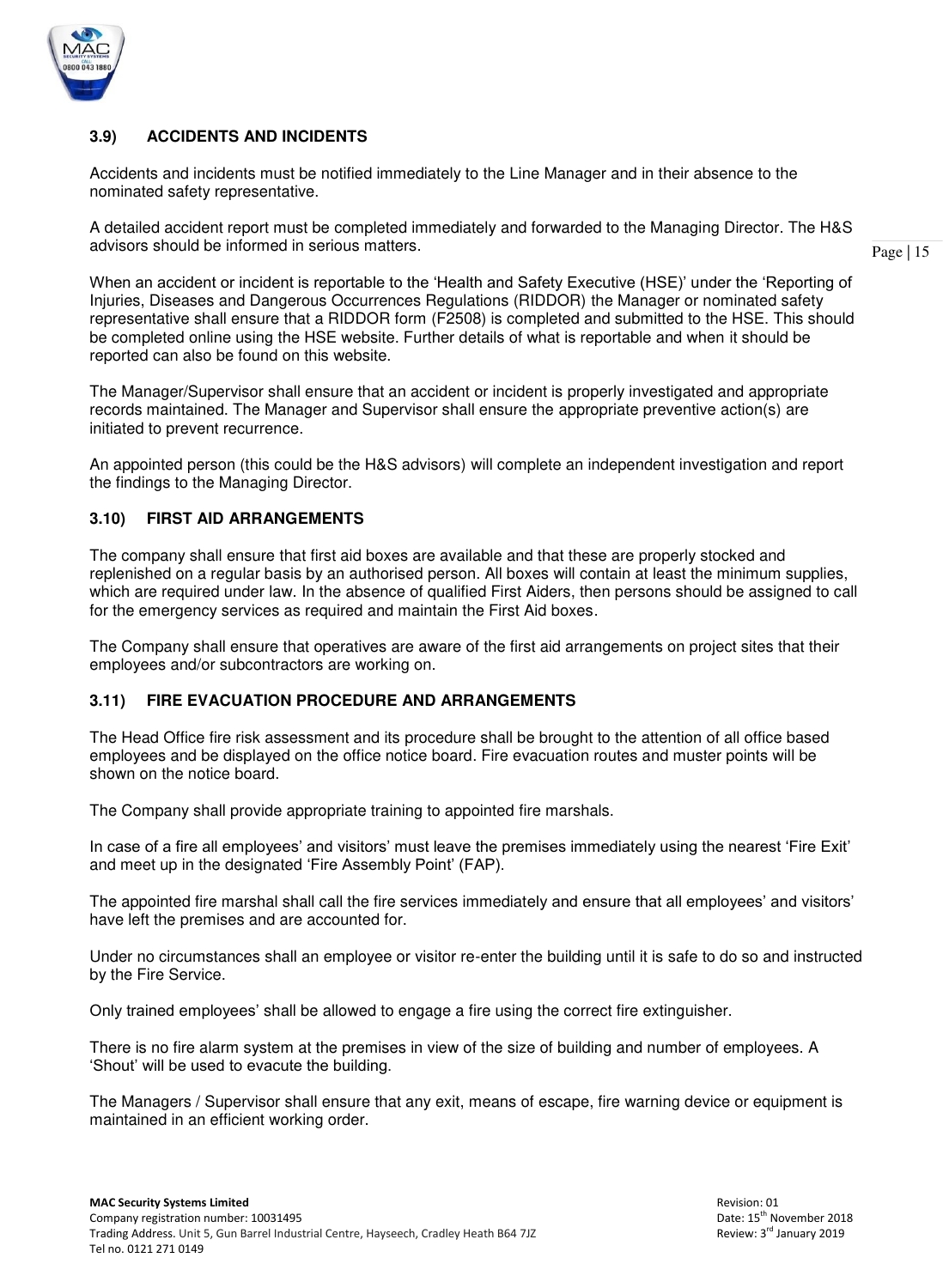

# **Customers/Other Clients Fire/Emergency Procedures:**

MAC Security Ltd Managers, Supervisors and employees must ensure they are familiarised with the site emergency procedures whilst on sites not under the control of MAC Security Ltd i.e. Clients premises, construction sites under control of a Principal Contractor.

# **3.12) HEALTH SURVEILLANCE**

Page | 16

MAC Security Ltd do not currently implement any health surveillance arrangements due to the nature of works carried out by the company and the limited exposure to activities/processes and substances likely to require health surveillance arrangements.

Upon identification of such requirements by MAC Security Ltd or a third party the company will seek further guidance and advice in making arrangements for health surveillance.

# **3.13) VIBRATING TOOLS (HAVS) & NOISE**

MAC Security currently operates hand drills with hammer trigger with the potential for vibration. MAC Security will where possible consider or make sure:

- Alternative methods of working will be considered.
- All vibrating tools would be tested.
- All vibrating tools will be maintained and serviced.
- Where Vibration tools are being used a HAVs sheet will be prepared to ensure EAV levels are not being exceeded.

Managers and operatives would be provided with HAVS awareness training which will enable them to recognize any works that are likely to fall into the HAVS category and will require the implementation of a HAVS risk assessment and register.

Managers/Supervisors responsible for the selection of plant and machinery shall take into account the level of noise where necessary, in conjunction with the place where the plant or machinery is to be used and take the appropriate action by silencing, isolating or enclosing to reduce the overall noise to an acceptable level.

Where it is impracticable to reduce the noise to an acceptable level, warning notices are to be displayed and affected employees provided with suitable ear protectors.

# **3.14) EQUIPMENT MAINTENANCE, TESTING AND HIRE**

MAC Security Ltd will only supply/hire equipment which is:

- suitable for the purpose for which it will be used
- used for the purpose for which it was designed

Equipment will be regularly checked and maintained by a competent person in accordance with statutory requirements and will be suitably identified and records of all inspection and repair will be kept. Site supervisors / managers are responsible for ensuring inspections records and test certificates for work equipment on their projects are up to date and that these records are available for inspection at any given time throughout the duration of the project.

Site operatives must visually inspect work equipment prior to use and report any un-inspected/tested, damaged or faulty equipment immediately to the site supervisor.

Only authorized personnel are allowed to repair equipment or to re-instate it to use following a fault or breakdown.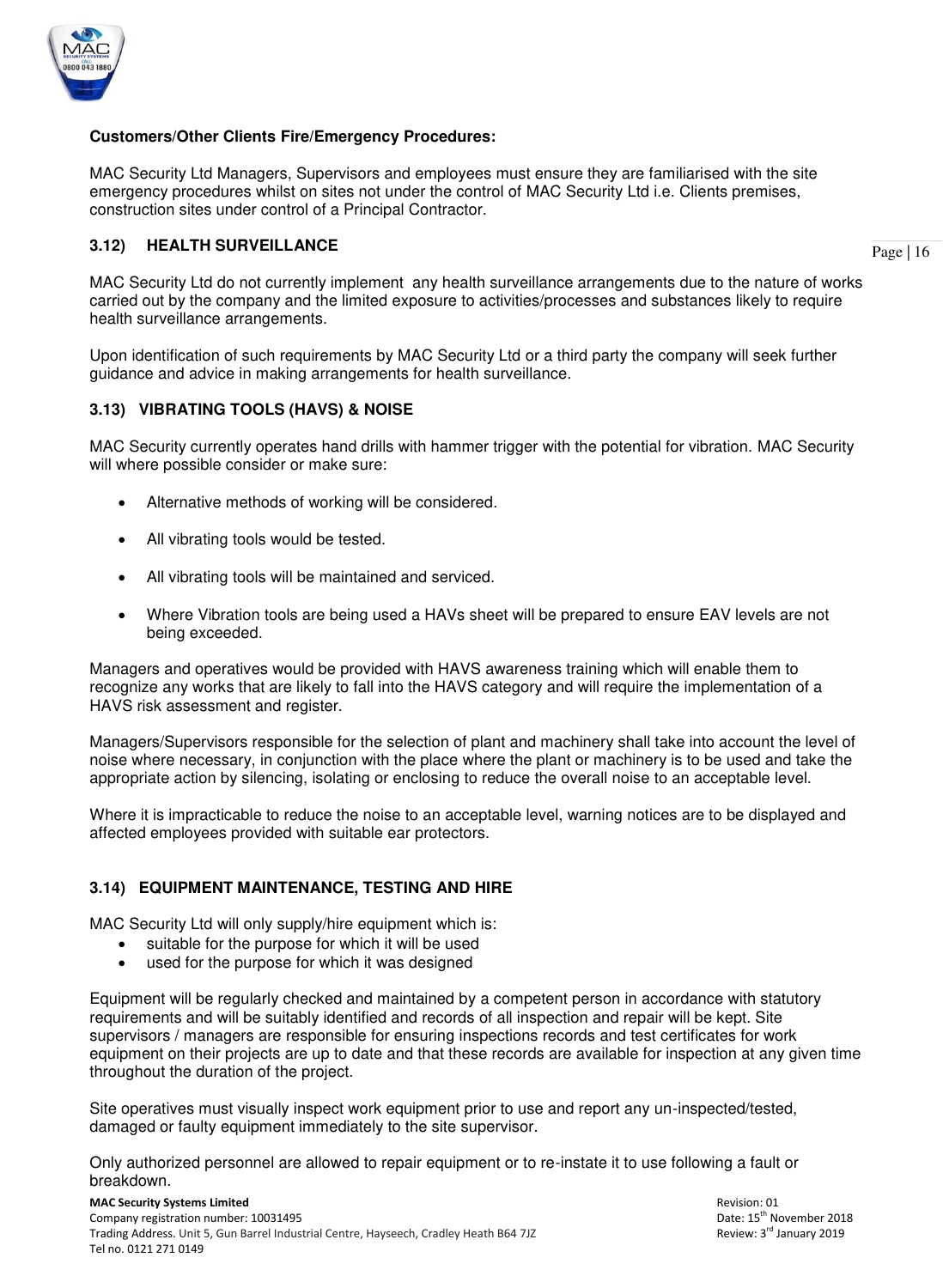

# **3.15) RESPIRABLE CRYSTALLINE SILICA (RCS)**

In some situations on clients projects or premises there may be a need to drill concrete or stone. It is now known that cutting these materials can lead to airborne dust containing fine RCS particles.

Where possible it is the Companies policy to use alternative routes or methods to reduce the need to drill these materials. Where it is deemed necessary COSHH assessments must be undertaken and incorporated into the respective RA-MS for the project. All operatives shall wear as a minimum FFP3 masks whilst drilling these materials. Only operatives that have been 'face-fit' trained and hold a valid certificate should be allowed to drill these materials. They should be clean shaven and ensure that they wear other required PPE, such as goggles and ear defenders. It is also important to consider other workers and operatives on a site where drilling materials such as concrete, stone and kerb stones is being undertaken. Procedures should be adopted and incorporated in to the RA-MS for the project to ensure that other operatives and trades have zero exposure to dust from materials that could contain RCS.

# **3.16) PERSONAL PROTECTIVE EQUIPMENT (PPE)**

Managers/Supervisors shall ensure that appropriate PPE is provided to employees' when the working conditions or task requires the use of such equipment.

When PPE is provided the company shall ensure that employees' are trained in its proper use and maintenance.

Employees' shall be responsible for using the PPE as instructed and for reporting to the supervision any defects or problems identified with the equipment.

The Supervisor shall ensure that PPE provided is subject to regular checks.

It is the responsibility of the employee to ensure he/she has the correct and appropriate PPE when visiting or working on client sites or projects.

#### **3.17) WELFARE FACILITIES**

The company shall ensure adequate welfare facilities are provided to employees' in accordance with The Workplace Health, Safety and Welfare Regulations.

The facilities shall include:

- Fire alarm & firefighting equipment.
- Industrial hygiene supplies.
- Trained first aiders' or appointed persons to call the emergency services.
- Adequate lighting, heating and ventilation.
- Adequate washing and sanitary facilities.
- Drinking water.

Where upon MAC Security Ltd employees are site based and that site is under the control of the Client or Principal Contractor it shall be the responsibility of the Manager/Supervisor to ensure these facilities are available and adequate and advise the aforementioned of any short falls.

Abuse of these facilities by any MAC Security Ltd employee's or sub-contractors may result in disciplinary action.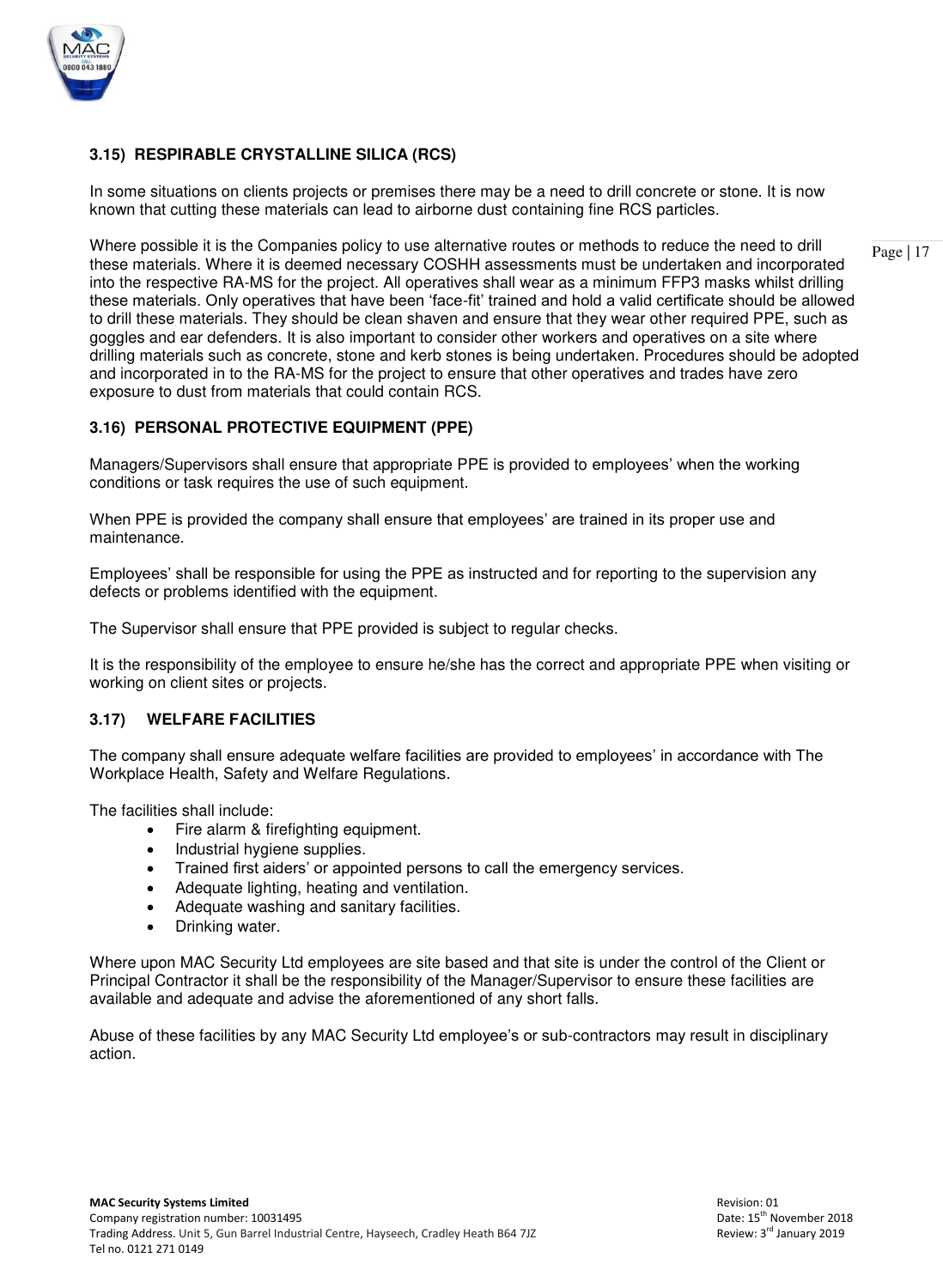

# **3.18) TRAINING, INFORMATION AND COMMUNICATION**

The Company shall ensure that all employees' are made aware of the health and safety policy and arrangements and are properly instructed about:

- The duties they have to perform.
- The hazards and risks that might be present in particular operations.
- The effectiveness of safety devices, emergency systems and use of PPE if required.

Induction training shall be provided to new employees and shall cover the following arrangements in particular:

- Procedures in case of fire.
- First Aid arrangements.
- Accident and incident reporting.

The Directors/Managers/Supervisors shall ensure training needs for their working environment are identified, any short falls must be brought to the attention of the Managing Director where upon arrangements can be made for training or a change of personnel. Records must be updated when H&S related training is provided to employees'.

Refresher training will be undertaken to keep all employees up to date with legislation and industry best practice.

The Managing Director and/or Managers shall ensure that suitable and relevant information relating to health, safety and welfare at the workplace is disseminated to the employee's.

# **3.19) VISITORS**

Full details of emergency procedures shall be clearly indicated to visitors before entering the premises or site.

When an emergency arises, measures shall be taken by the host to ensure that visitors are accompanied to a place of safety and that they comply with the procedures. Visitors must be accounted for during emergencies and evacuation drills.

# **3.20) ALCOHOL & DRUG MISUSE**

Misuse of drugs and alcohol can constitute a criminal offence. Furthermore, misuse of these substances by employees and sub-contractors whilst at work, can seriously affect the safety of both colleagues and the individual concerned. In order to promote a safe working environment, MAC Security Ltd is committed to:

- Identification at an early stage, of employees exhibiting problems potentially arising from the use or misuse of alcohol or drugs
- Continued monitoring of individuals using prescribed medication, which is known to affect individual judgment or performance, to ensure that suitable controls and/or supervision are provided
- Provision of support and guidance to employees known to be suffering from alcohol or drug related problems which are observed to be affecting their work. Where appropriate, this support will extend to referral of an individual to an appropriate diagnostic and treatment source.

#### **3.21) DISCIPLINARY PROCEDURES**

As part of ensuring that employees adhere to the safety rules and procedures established by the Company, the established disciplinary procedure will apply to health and safety at work matters.

 Any employee, irrespective of seniority, failing to follow established safety standards and procedures will be liable to disciplinary action. This will include formal verbal warning, written warning, and other appropriate disciplinary measures. Records will be kept of all disciplinary warnings and the Managing Director is responsible for ensuring the correct and consistent application of disciplinary procedures to safety matters.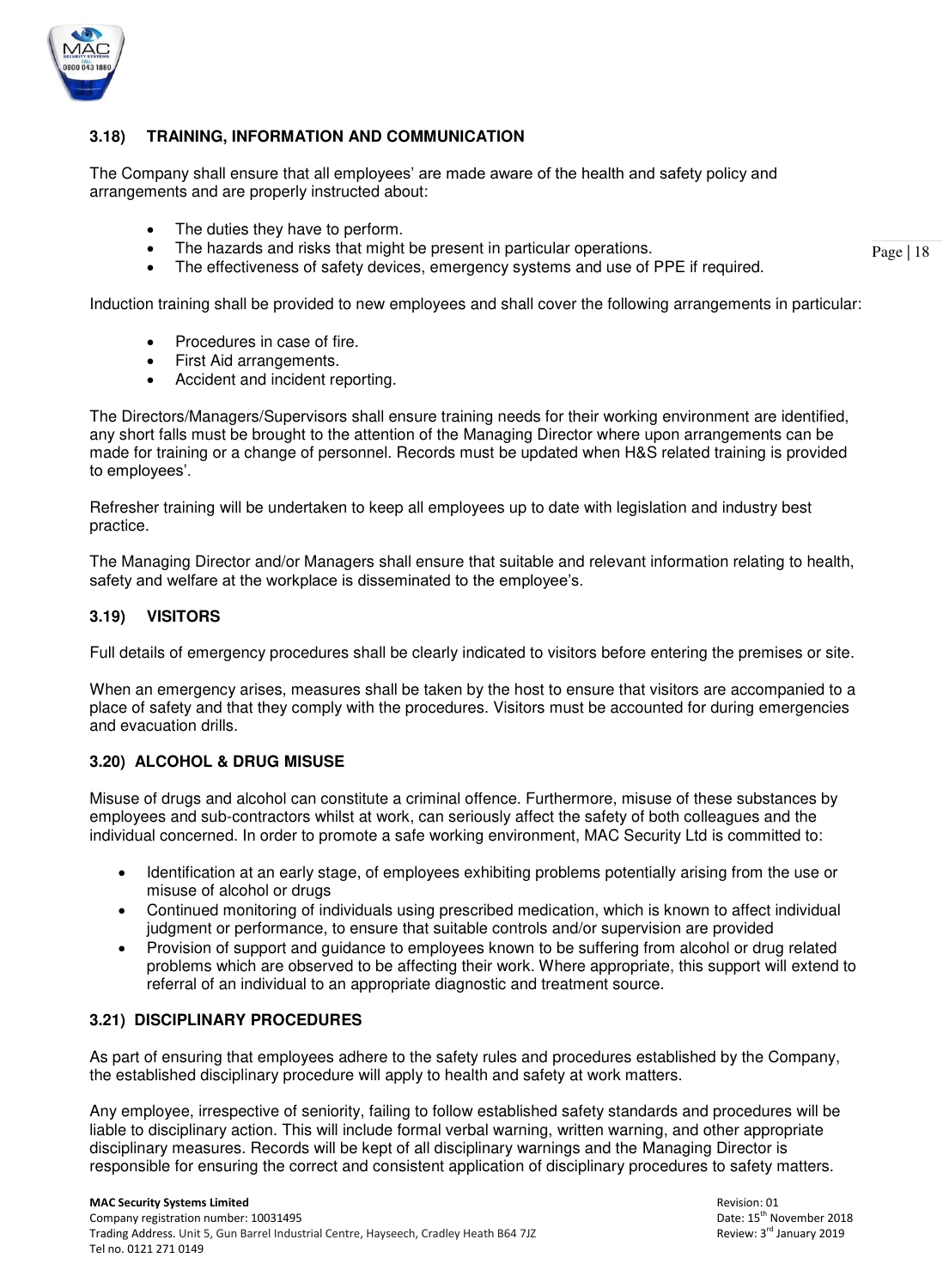

# **3.22) MANUAL HANDLING OPERATIONS**

The company shall survey its operations to assess if there are any risks to health and safety of its employees who are involved in manual handling operations.

Page | 19 Manual handling operations will be avoided as far as reasonably practicable, if they are shown to be a hazard.

Directors/Managers/Supervisors will ensure that where it is not practicable to avoid manual handling operations which involve a risk to injury, then these risks will be reduced to the lowest level reasonably practical.

The company will take all steps necessary to ensure that employees are trained, instructed and informed of their own responsibility to make a full and proper use of any equipment provided to reduce or eliminate handling operations.

Employees involved in manual handling operations will make proper use of any personal protective equipment issued to them whilst conducting these tasks.

# **3.23) WORKING AT HEIGHT**

In the office environment the probability of working at height is minimal, however in cases where this may arise in this building or will arise on a customer's site or project, the regulations hierarchy will be observed at all times by the company whereby:-

- Work at height will be avoided where possible:
- Where work at height cannot be avoided work equipment and other measures will be used to prevent falls;
- Where the risk of a fall cannot be eliminated work equipment or other measures will be used to minimize the distance and consequences of a fall should one occur.

All work at height will be properly planned and accompanied with detailed risk assessments and method statements.

All work at height will take account of the weather conditions and the environment of which the task are to be carried out.

All those involved in work at height will be trained where required and competent.

The place where work at height is to be done will be firstly and thereafter regularly inspected to ensure its continued safe condition.

Equipment for working at heights will be appropriately inspected, erected and dismantled by trained authorised personnel only.

#### **3.24) ASBESTOS**

The Company accepts the responsibility to ensure, so far as is reasonably practicable, the health, safety and welfare of all their employees and others who may come under their jurisdiction or may be affected by their actions. This includes within the Head Office building and customers sites or projects.

The Company fully understands the nature and ethics behind the requirements of the Control of Asbestos Regulations. All working practices will be formulated with due regard for the principles contained within these and all other relevant health and safety and waste control laws, regulations and guidance notes.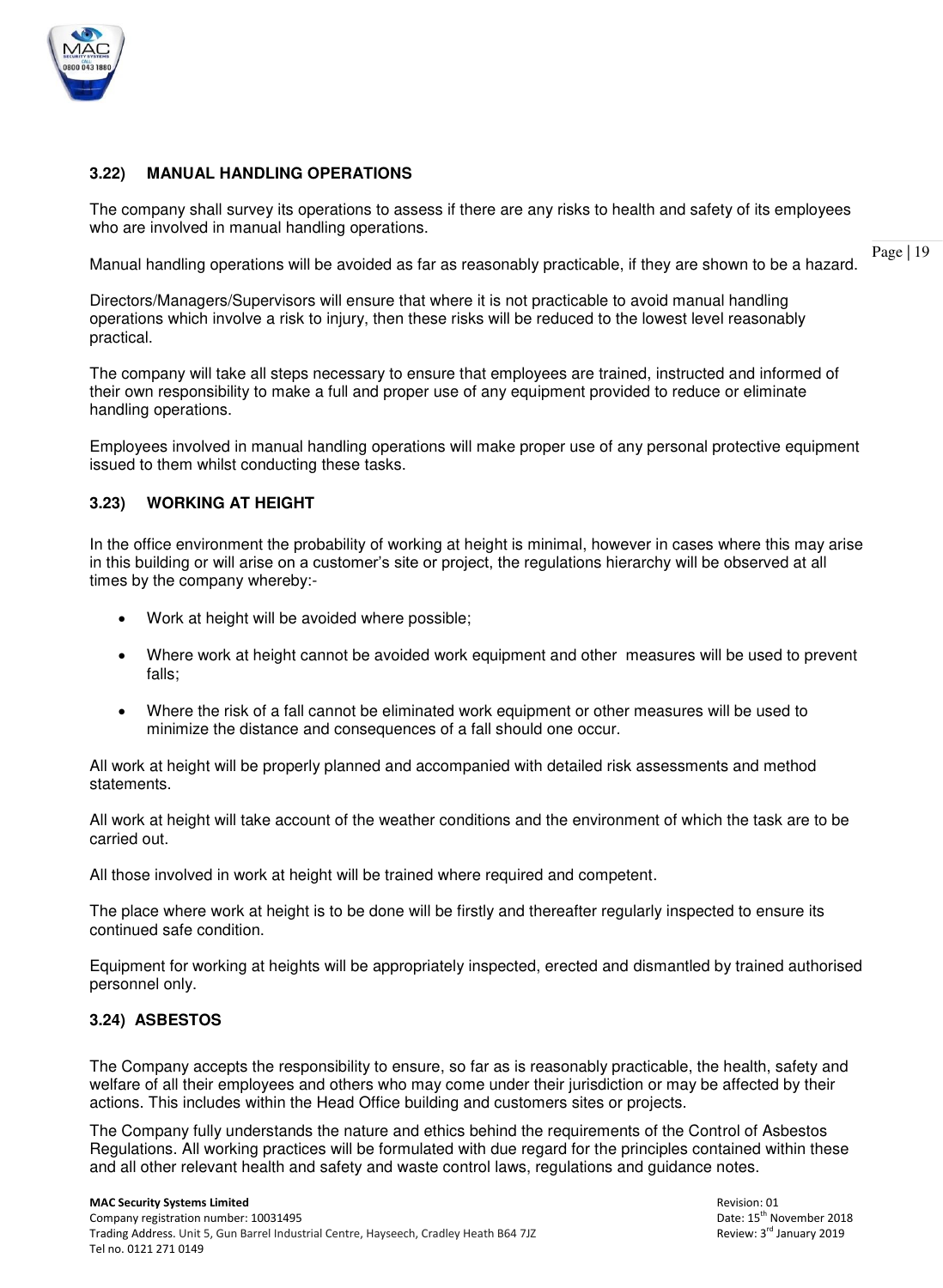

On sites / works known to contain asbestos, Managers must ensure they receive a copy of the asbestos register from the Client or PC and along with the site supervisor relevant information from this document must be highlighted and relayed to site operatives. Additionally Managers must ensure site operative have attended the company asbestos awareness course which can be arranged through the appointed safety consultant. This will be undertaken annually with records kept in the training matrix.

Page | 20 MAC Security Ltd employee's must report immediately to the company if at any time they are in doubt as to the composite of materials they are to work on, works will cease until further investigations are carried out and conformation of the report issued to the company.

# **3.25) CONSTRUCTION (DESIGN & MANAGEMENT) REGULATIONS**

The Management shall ensure compliance with and that the key aims of CDM are met. Although in the normal office environment this regulation will not apply, there will be customer sites where it is a requirement, or when work is undertaken on Head Office or its subsidiary buildings. The key aims are to integrate H&S into the management of projects and to encourage everyone involved to work together to:

- Improve the planning & management of projects from the very start.
- Identify risks early on so they can be eliminated or reduced at the design or planning stage with the remaining risks properly managed.
- Target efforts to where it can do most good in terms of H&S.
- Discourage unnecessary bureaucracy.

The Regulations will apply to all construction work and projects which are expected to:

- Last more than 30 days.
- 20 persons on site.
- Involve more than 500 person days.

The above shall be notifiable to the Health & Safety Executive.

For both notifiable and non-notifiable projects we will ensure that arrangements are in place to ensure that:

There is clarity as to the roles, functions and responsibilities of members of the project team. This is completed through a training plan and individual continual professional development (CPD) to appoint competent persons under their respective roles.

Those with duties under the regulations have sufficient time and resource to comply with their duties.

There is good communication, co-ordination and co-operation between members of the project team including client, designer and other contractors.

Liaise with designers to confirm that their designs (and any design changes) do not create risks to the health & safety of those constructing, using or maintaining the structure.

Contractors are provided with construction phase health and safety information.

We are able to confirm that health and safety standards on site will be controlled and monitored, and that welfare facilities will be provided from start of the construction phase through to handover at completion. When deciding whether management arrangements are suitable and maintained throughout the project, we will make a judgment, taking account of the nature of the project and the risks that the work will entail.

#### **3.26) LONE WORKING**

Working alone is a risk which should be recognised by all management but not encouraged unless circumstances dictate. It is not in itself illegal; however Management will ensure that the risks are assessed & reasonable measures are implemented to ensure the Health, Safety and Welfare of all such employees of the Company. Individuals working alone in the office should advise another member of staff or family member.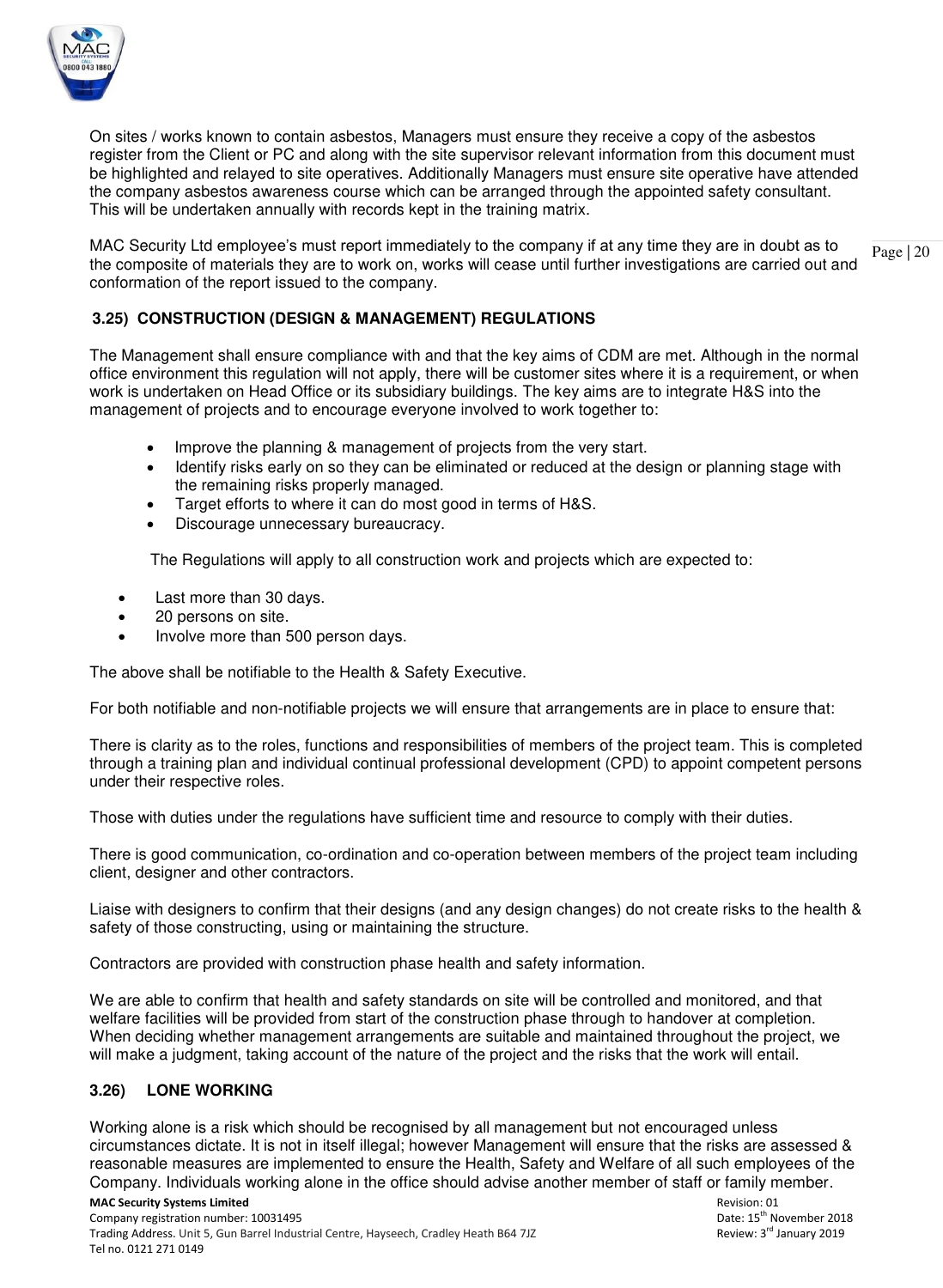

# **3.27) SMOKING POLICY**

# **Purpose**

This aim of this policy is to protect all employees, customers and visitors from exposure to second-hand smoke and to comply with current H&S legislation on Smoking.

The following policy has been agreed between MAC Security Ltd and its employees.

#### **Policy**

It is the policy of MAC Security Ltd that all workplace's and vehicles are smoke-free and all employees have a right to work in a smoke-free environment. The policy shall take immediate effect and be reviewed annually by The Managing Director.

#### **Premises**

Smoking is prohibited throughout the entire workplace with no exceptions.

#### **Vehicles**

All work vehicles will be smoke-free at all time.

#### **Employer Duties**

- To display No Smoking Signs as required by the legislation.
- To ensure employees, customers and visitors do not smoke in smoke-free places and vehicles.
- To investigate complaints regarding employees, customers and visitors smoking.
- To inform, consult and train employees on this policy.

#### **Employee Duties**

- To ensure that they or others do not interfere with no smoking signs.
- To comply with the Smoke-Free Policy.
- To ensure customers and visitors do not smoke in smoke-free places and vehicles.
- To report incidents of smoking in smoke-free areas and vehicles.
- To ensure that the No Smoking Policy on clients sites and projects is strictly adhered too.

#### **Visitor / Customer Duties**

Customers are not permitted to smoke in smoke-free areas or vehicles.

#### **Help for those that smoke**

This policy is not concerned with whether anyone smokes but where they smoke and how it affects others. Smokers wanting to quit should contact the local NHS smoker's helpline who can advise of local support services.

#### **ENFORCEMENT OF THIS POLICY**

Failure to comply with this policy will be dealt with through the company's disciplinary procedures. Visitors or members of the public who breach the policy will be asked to stop smoking and will be asked to leave the premises if they fail to comply with this request. All breaches of this policy will be recorded in writing by the organisation. Be aware that, in addition to action taken under this policy, the local council may take legal action against individuals who smoke in smoke-free places or vehicles.

#### **Signature:** *Matt MacMasters*

**Managing Director** 

**Date: 15th November 2018**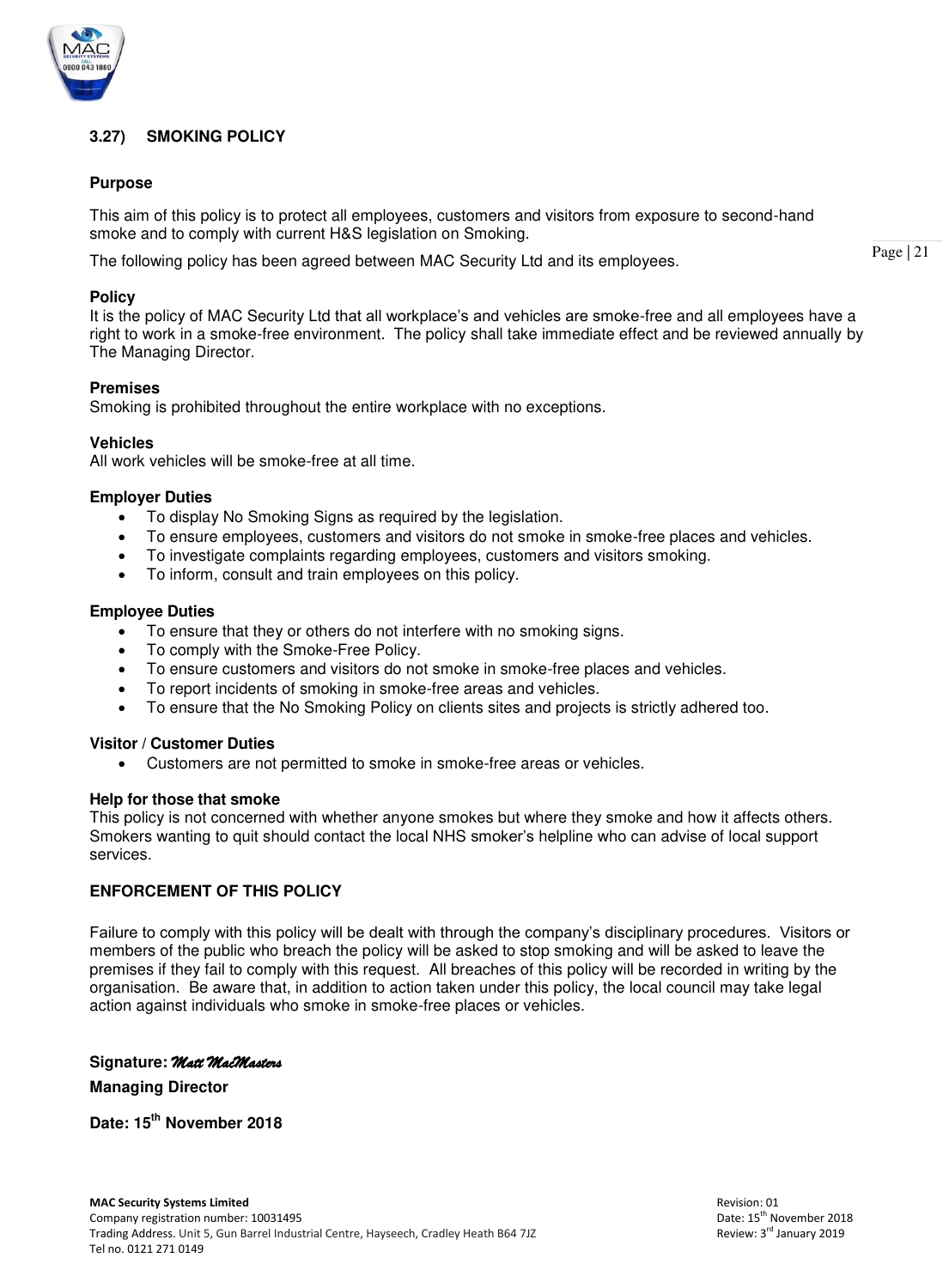

# **3.29) MOBILE PHONE POLICY**

### **Policy**

The Company instructs that drivers of company/private cars who are on Company Business do **not** use hand held Mobile Phones while driving. The use of hand held Mobile Phones, for any reason, whilst driving is **not** a requirement of the Company for any employee.

Page | 22

Where drivers may on occasion be required to respond to mobile phone calls, the Company will provide nominated individuals Hands Free Kits. Drivers are discouraged from making outgoing calls from Hands Free Phones except in an emergency. Incoming calls should only be answered when safe to do so and should be kept to as short duration as possible. Wherever possible, drivers are encouraged to stop the car in a safe place (not on the hard shoulder) and respond to calls if necessary.

#### **Hands Free Kits**

Hands free Kits will be issued to the nominated employees who, by the nature of their employment, need to be contacted quickly and/or make frequent visits to other projects/sites where the company may be working.

#### **Reviews**

This policy will be reviewed at least annually to ensure conformance with legislation and to protect the Health and Safety of the Company's employees so far as is reasonably practicable.

*Employees who are found to have breached this instruction may face disciplinary action.* 

**Signed:** *Matt MacMasters*

**Managing Director** 

**Date: 15th November 2018**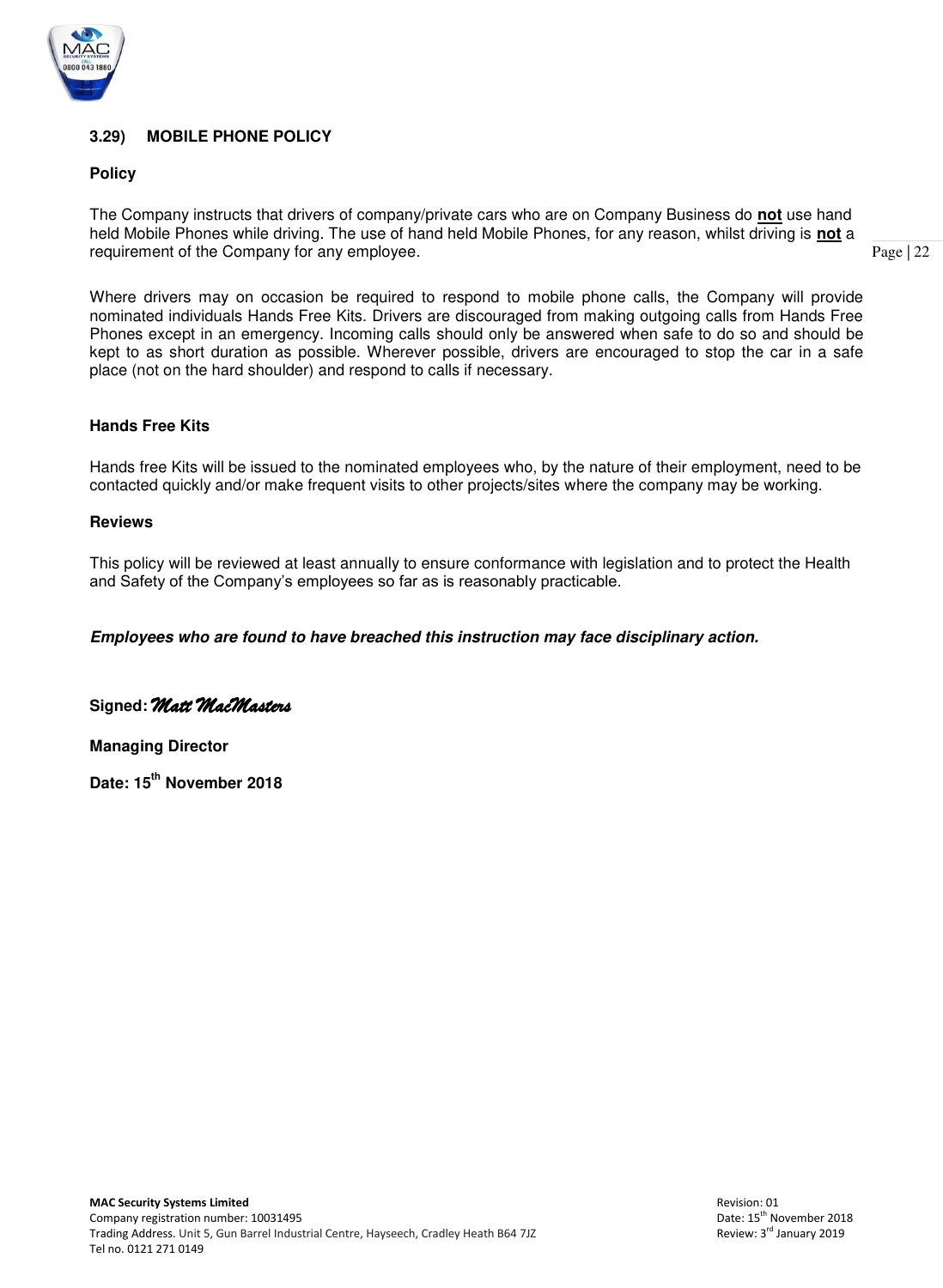

# **3.30) EQUAL OPPORTUNITIES POLICY**

#### **Statement of Intent**

We recognise that discrimination is unacceptable and although equality of opportunity has been a long standing feature of our employment practices and procedure, we have made the decision to adopt a formal equal opportunities policy. Breaches of the policy will lead to disciplinary proceedings and, if appropriate, disciplinary action.

Page | 23

 The aim of the policy is to ensure no job applicant, employee or worker is discriminated against either directly or indirectly on the grounds of race, colour, ethnic or national origin, religious belief, political opinion or affiliation, sex, marital status, sexual orientation, gender reassignment, age or disability.

#### **Main Principles**

We will ensure that the policy is circulated to any agencies responsible for our recruitment and a copy of the policy will be made available for all employees and made known to all applicants for employment.

 The policy will be implemented in accordance with the appropriate statutory requirements and full account will be taken of all available guidance and in particular any relevant Codes of Practice.

 We will maintain a neutral working environment in which no employee or worker feels under threat or intimidated.

# **Signed:** *Matt MacMasters*

**Managing Director** 

**Date: 15th November 2018**